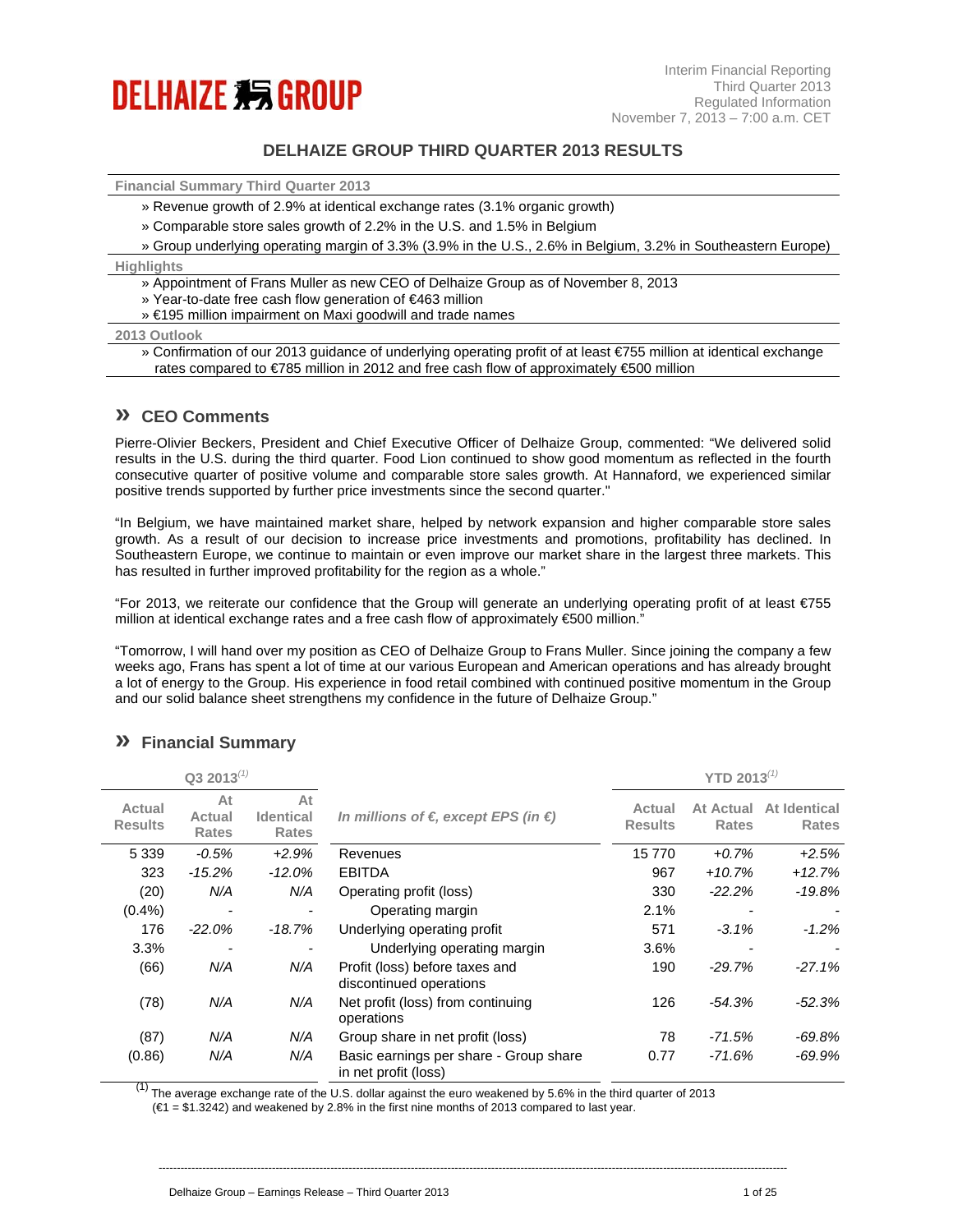## **» Third Quarter 2013 Income Statement**

### **Revenues**

In the third quarter of 2013, Delhaize Group's revenues declined by 0.5% at actual exchange rates but increased by 2.9% at identical exchange rates. Organic revenue growth was 3.1%.

In the U.S., revenue growth in local currency was +2.2% (excluding the revenues from Sweetbay, Harveys and Reid´s pending their planned divestiture). Excluding the impact from the 11 store closures announced in early 2013, revenues in local currency increased by 2.6%. U.S. comparable store sales growth was +2.2%. During the quarter, we experienced low retail inflation (+0.5%) combined with positive volume growth at both Food Lion and Hannaford. Revenues at Delhaize Belgium increased by 4.3% and were driven by a favorable calendar impact, inflation and network growth. Comparable store sales growth was +1.5% (+3.4% including a +1.9% calendar impact). Revenues in Southeastern Europe grew by 3.9% at identical exchange rates and exclude the revenues from the activities in Montenegro pending their planned divestiture. In Greece, we reported positive comparable store sales growth and overall revenue growth while revenue trends at Maxi deteriorated although we have maintained market share. High growth in Romania continued, supported by network expansion and comparable sales growth.

### **Gross margin**

Gross margin was 24.0% of revenues which represents a decline of 30 basis points at identical exchange rates. Price investments across the Group and an increase in competitive activity in Belgium in particular were not fully offset by improved supplier terms.

### **Other operating income**

Other operating income was €41 million and increased by €13 million compared to last year, due to the reversal of certain litigation and legal provisions in Serbia.

### **Selling, general and administrative expenses**

Selling, general and administrative expenses (SG&A) were 21.3% of revenues, an increase of 66 basis points compared to the third quarter of last year at identical exchange rates mainly due to the release of the bonus accrual in the U.S. last year and to termination benefits incurred in the third quarter of 2013.

### **Other operating expenses**

Other operating expenses were €204 million and included €199 million of impairment charges, mainly related to the Serbian goodwill and trade names.

### **Underlying operating profit**

Underlying operating profit decreased by 22.0% at actual exchange rates and by 18.7% at identical exchange rates. The decline was mainly driven by the bonus reversal in the U.S. last year and the gross margin decline. Underlying operating margin was 3.3% of revenues compared to 4.2% in the third quarter of 2012.

## **Underlying EBITDA**

Underlying EBITDA decreased by 15.4% at actual exchange rates and 12.0% at identical exchange rates. Group EBITDA decreased by 15.2% at actual exchange rates and 12.0% at identical exchange rates.

### **Operating profit (loss)**

Operating profit declined from €226 million last year to a €20 million loss this year mainly as a result of a lower underlying operating profit and the €199 million impairment charges.

### **Net financial expenses**

Net financial expenses decreased to €47 million compared to €53 million last year. The lower finance costs result primarily from a lower average interest cost on lower outstanding debt and lower finance lease interest due to store closings.

### **Income tax**

During the third quarter of 2013 the effective tax rate was negative by 18.1%, which is largely reflective of the non-deductible goodwill impairment charge at Maxi.

### **Net profit (loss) from continuing operations**

Net profit from continuing operations declined from €193 million last year to a €78 million loss in this year's third quarter. This resulted in a basic loss of €0.80 earnings per share compared to basic earnings per share of €1.91 in the third quarter of 2012.

### **Result from discontinued operations (net of tax)**

The result from discontinued operations net of tax was a  $66$  million loss compared to a  $62$  million loss in the third quarter of last year mainly due to a €11 million impairment loss related to the planned divestiture of our operations in Montenegro.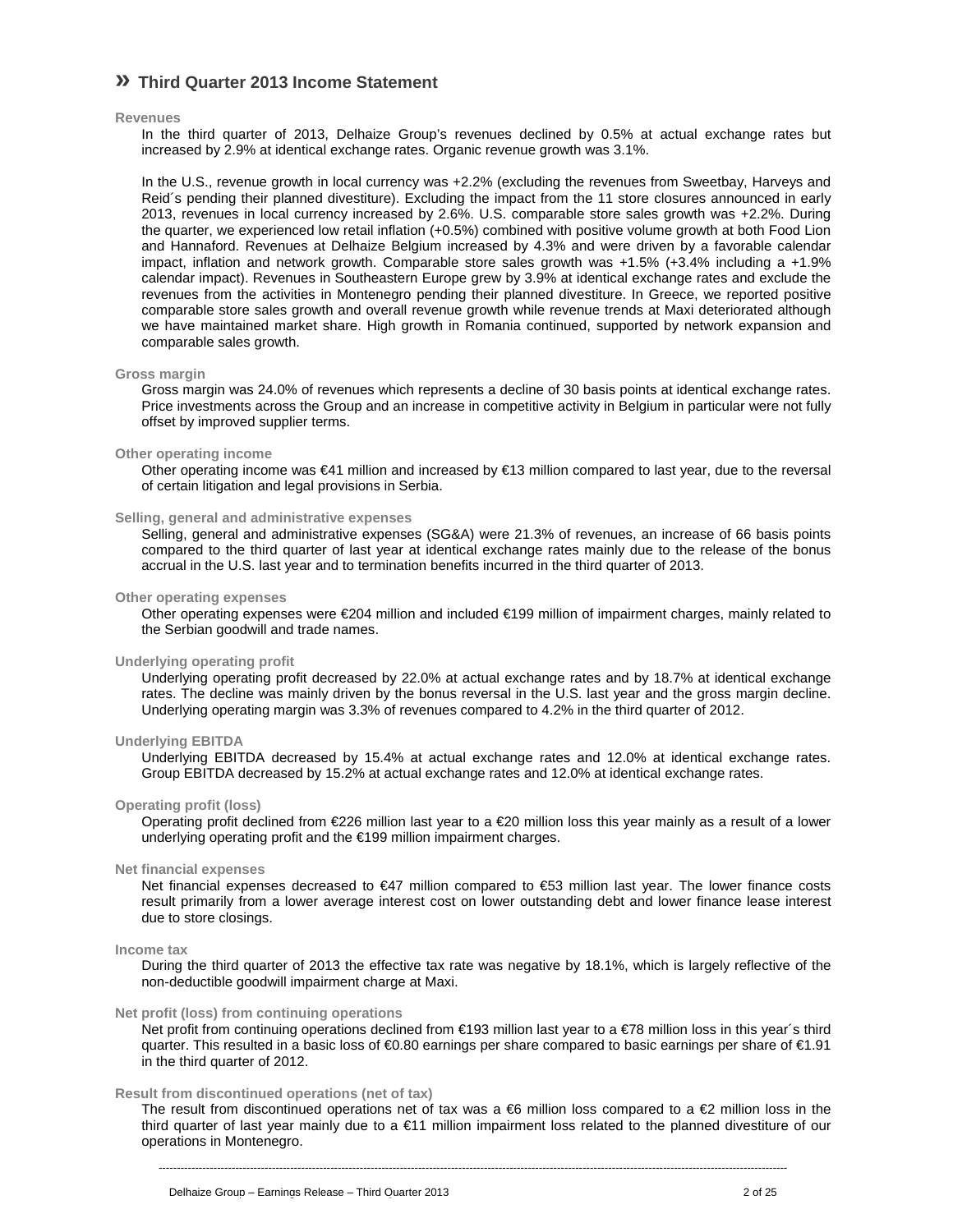**Net profit (loss)** 

Group share in net result amounted to a €87 million loss. Basic and diluted net loss per share was €0.86 and €0.85 respectively, compared to a profit of respectively €1.88 and €1.87 in the third quarter of 2012.

## **» Year-to-Date 2013 Income Statement**

**Revenues** 

In the first nine months of 2013, Delhaize Group's revenues increased by 0.7% and 2.5% at actual and identical exchange rates, respectively. Organic revenue growth was 3.0%.

In the U.S., revenue growth in local currency was +1.6% (excluding the revenues from Sweetbay, Harveys and Reid´s pending their planned divestiture) including a 0.1% positive calendar impact. Excluding the impact from the store closures announced in early 2012 and 2013, revenues in local currency increased by 2.5%. U.S. comparable store sales growth was +1.8% (+1.9% including the 0.1% positive calendar effect). Revenues at Delhaize Belgium increased by 3.2% and comparable store sales growth was +1.6% (+1.5% including a -0.1% calendar impact). Revenues in Southeastern Europe grew by 5.1% at identical exchange rates.

### **Gross margin**

Gross margin was 24.3% of revenues, a decrease of 4 basis points at identical exchange rates. Price investments and promotional activity across the Group were almost fully offset by better supplier terms, Bottom Dollar Food's improved results and lower shrink at Delhaize America.

### **Other operating income**

Other operating income was €95 million and increased by €8 million compared to last year.

### **Selling, general and administrative expenses**

Selling, general and administrative expenses (SG&A) were 21.3% of revenues or flat compared to the first nine months of last year at identical exchange rates.

#### **Other operating expenses**

Other operating expenses were €242 million compared to €148 million last year, which is mainly the result of the impairment charges related to the Serbian goodwill and trade names, partly offset by lower store closing charges compared to last year.

## **Underlying operating profit**

Underlying operating profit decreased by 3.1% at actual exchange rates and by 1.2% at identical exchange rates. The decline was driven by the decrease of our U.S. underlying operating profit resulting from the release of the bonus accrual in the third quarter of last year. Underlying operating margin was 3.6% of revenues compared to 3.8% in the first nine months of 2012.

### **Underlying EBITDA**

Underlying EBITDA decreased by 2.7% at actual exchange rates and 0.9% at identical exchange rates. Group EBITDA increased by 10.7% at actual exchange rates and 12.7% at identical exchange rates.

#### **Operating profit**

Operating profit decreased from €424 million to €330 million due to the lower underlying operating profit and the impairment charges which were partially offset by lower store closing charges.

### **Net financial expenses**

Net financial expenses decreased by 9.0% to €142 million compared to €156 million last year. The lower finance costs result primarily from a lower average interest cost on lower outstanding debt and less finance lease interest as a result of store closings.

#### **Income tax**

During the first nine months of 2013, the effective tax rate was 34.3%, compared to approximately zero last year. Last year's tax rate was close to zero because of the positive impact of the resolution of several tax matters in the U.S., while in 2013 the rate is negatively impacted by the non-deductible goodwill impairment charge at Maxi.

## **Net profit from continuing operations**

Net profit from continuing operations was €126 million in the first nine months of 2013 compared to €275 million in 2012. This resulted in €1.22 basic earnings per share compared to €2.73 last year.

### **Result from discontinued operations (net of tax)**

The result from discontinued operations net of tax was a loss of €45 million compared to a loss of €1 million last year. This year's loss is mainly related to €50 million of store closing expenses which we recorded as a result of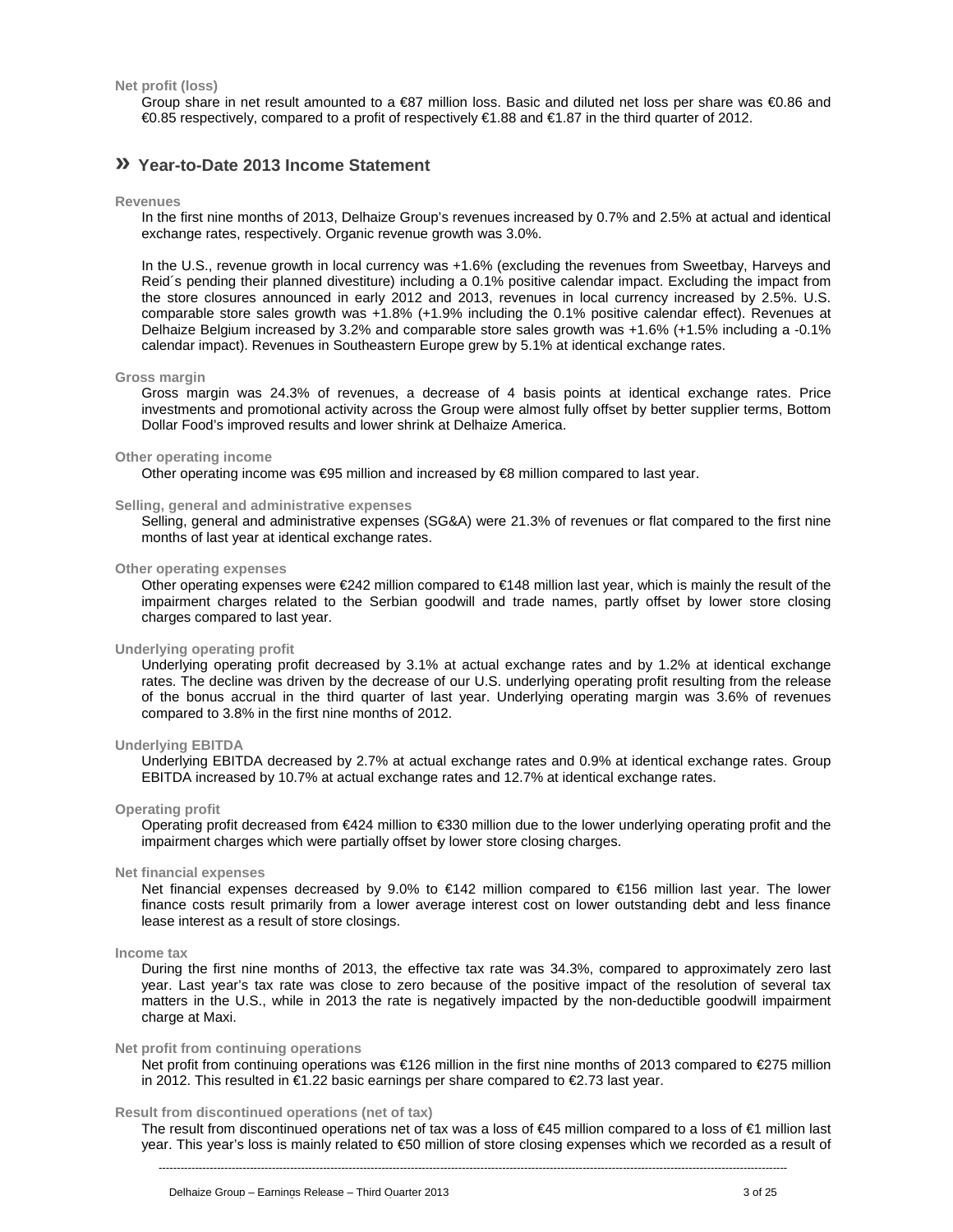the decision to close 34 Sweetbay stores in January and to the €11 million impairment charge related to Montenegro.

**Net profit** 

 Group share in net profit amounted to €78 million in the first nine months of 2013. Basic and diluted net profit per share were both €0.77 compared to €2.71 in 2012.

## **» Year-to-date 2013 Cash Flow Statement and Balance Sheet**

**Free cash flow** 

Free cash flow rose to €463 million in the first nine months of 2013 compared to €326 million in the first nine months of last year. This is mainly explained by continued capital expenditures discipline and lower payments of interest and taxes partially offset by higher EBITDA.

**Net debt** 

The net debt to equity ratio was 33.6% at the end of the third quarter compared to 39.9% at the end of 2012. Net debt decreased by €377 million to €1.7 billion mainly as a result of the €463 million free cash flow generation, which was partially offset by the dividend payment.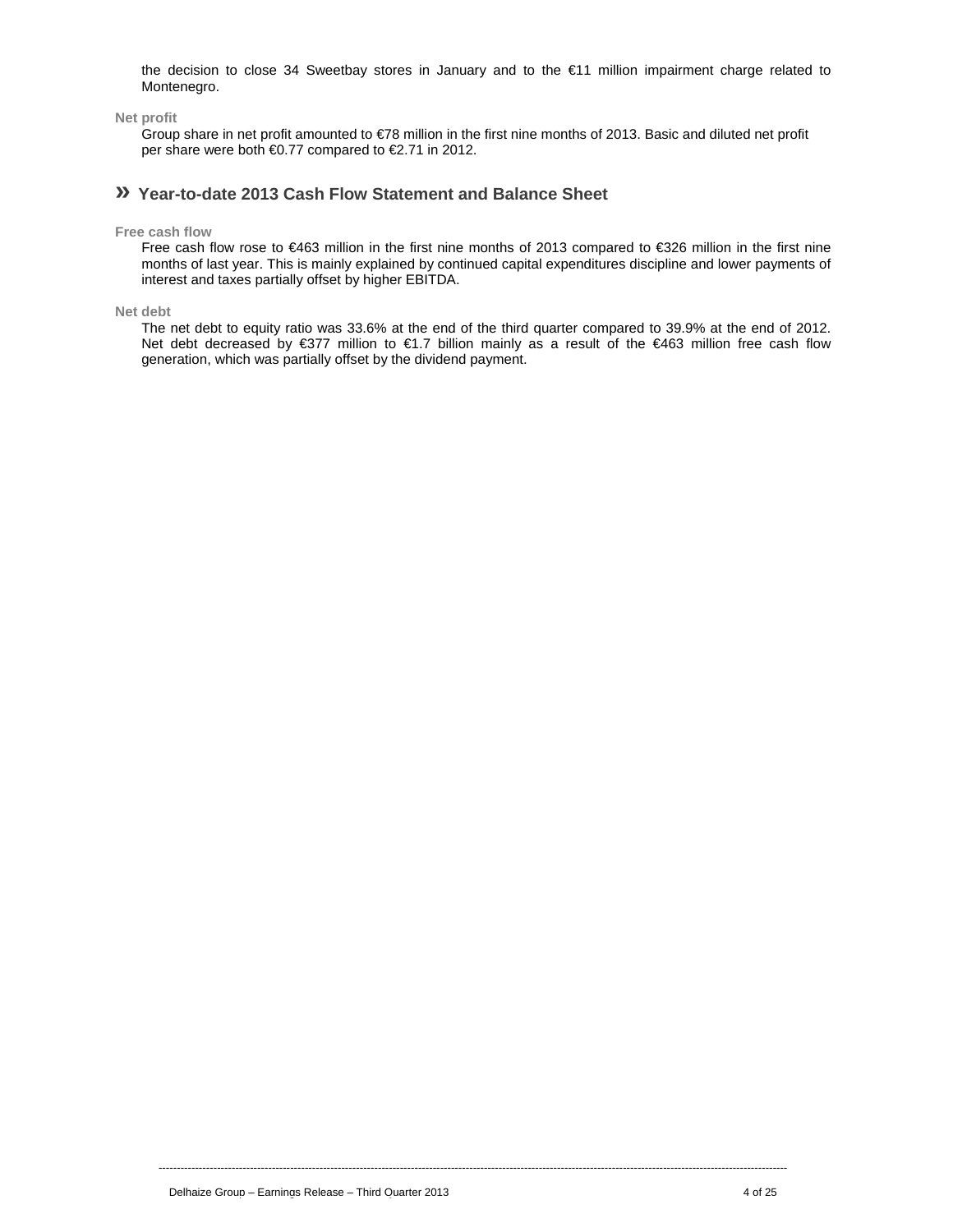## **» Segment Information (at actual exchange rates)**

| Q3                                 |    |         | <b>Revenues</b> |               | <b>Underlying Operating</b><br>Margin <sup>(3)</sup> |         |         | <b>Underlying Operating</b><br>Profit/(Loss) $(3)$ |               |
|------------------------------------|----|---------|-----------------|---------------|------------------------------------------------------|---------|---------|----------------------------------------------------|---------------|
| (in millions)                      |    | Q3 2013 | Q3 2012         | 2013<br>/2012 | Q3 2013                                              | Q3 2012 | Q3 2013 | Q3 2012                                            | 2013<br>/2012 |
| United States <sup>(1)</sup>       | \$ | 4 3 9 6 | 4299            | $+2.2%$       | 3.9%                                                 | 4.9%    | 169     | 213                                                | $-20.2\%$     |
| United States <sup>(1)</sup>       | €  | 3 3 2 0 | 3436            | $-3.4%$       | 3.9%                                                 | 4.9%    | 128     | 169                                                | $-24.2%$      |
| Belgium                            | €  | 1 2 5 5 | 1 203           | $+4.3%$       | 2.6%                                                 | 3.5%    | 33      | 42                                                 | $-20.5%$      |
| Southeastern Europe <sup>(2)</sup> | €  | 764     | 730             | +4.9%         | 3.2%                                                 | 2.9%    | 25      | 20                                                 | $+18.8%$      |
| Corporate                          | €  | -       |                 | N/A           | N/A                                                  | N/A     | (10)    | (6)                                                | $-64.3%$      |
| <b>TOTAL</b>                       | €  | 5 3 3 9 | 5 3 6 9         | $-0.5%$       | 3.3%                                                 | 4.2%    | 176     | 225                                                | $-22.0\%$     |

| <b>YTD</b>                         |    |                 | <b>Revenues</b> |               | <b>Underlying Operating</b><br>Margin <sup>(3)</sup> |                 |                 | <b>Underlying Operating</b><br>Profit/(Loss) $(3)$ |               |
|------------------------------------|----|-----------------|-----------------|---------------|------------------------------------------------------|-----------------|-----------------|----------------------------------------------------|---------------|
| (in millions)                      |    | <b>YTD 2013</b> | <b>YTD 2012</b> | 2013<br>/2012 | <b>YTD 2013</b>                                      | <b>YTD 2012</b> | <b>YTD 2013</b> | <b>YTD 2012</b>                                    | 2013<br>/2012 |
| United States <sup>(1)</sup>       | \$ | 12 826          | 12 623          | $+1.6%$       | 4.0%                                                 | 4.2%            | 511             | 527                                                | $-2.9%$       |
| United States <sup>(1)</sup>       | €  | 9738            | 9856            | $-1.2%$       | 4.0%                                                 | 4.2%            | 388             | 411                                                | $-5.6%$       |
| Belgium                            | €  | 3736            | 3619            | $+3.2%$       | 3.9%                                                 | 4.0%            | 147             | 144                                                | $+2.2%$       |
| Southeastern Europe <sup>(2)</sup> | €  | 2 2 9 6         | 2 1 8 1         | $+5.3%$       | 2.8%                                                 | 2.8%            | 64              | 61                                                 | +4.8%         |
| Corporate                          | €  |                 | $\blacksquare$  | N/A           | N/A                                                  | N/A             | (28)            | (27)                                               | $-5.3%$       |
| <b>TOTAL</b>                       | €  | 15770           | 15 656          | $+0.7%$       | 3.6%                                                 | 3.8%            | 571             | 589                                                | $-3.1%$       |

(1) The segment "United States" includes the banners Food Lion, Hannaford and Bottom Dollar Food. Sweetbay, Harveys and Reid´s are included in discontinued operations given their planned divestiture.

(2) The segment "Southeastern Europe" includes our operations in Greece, Serbia, Romania, Bulgaria and Bosnia and Herzegovina. Our operations in Indonesia are accounted for under the equity method and no longer form part of this segment. Montenegro is now included in discontinued operations given its planned divestiture.

(3) For a definition of underlying operating profit, please refer to the "Definitions" page of this document. A reconciliation with reported operating profit is provided on page 13 of this document.

### **United States**

In the third quarter of 2013, revenues in the U.S. increased by 2.2% to \$4.4 billion (€3.3 billion). Excluding the impact of the 11 stores closed in February 2013, U.S. revenues increased by 2.6%. Comparable store sales growth was +2.2%. While we experienced low retail inflation (+0.5%), volume growth was positive for the fourth consecutive quarter. This was driven by volume growth at both Food Lion and Hannaford. At Food Lion, we are launching Phase 5 on November 13, 2013 in the seaboard North and South Carolina markets, which will complete the Phase repositioning of our Food Lion network started in May 2011. In the third quarter we have also seen positive response to the targeted price investments which we have done earlier in the year at Hannaford.

In the third quarter of 2013, underlying operating profit decreased by 20.2% to \$169 million (€128 million) resulting in an underlying operating margin of 3.9% compared to 4.9% last year. This decrease is the result of the release of the bonus accrual in the third quarter of 2012 and a lower gross margin due to Hannaford and Phase 4 price investments.

On May 28, 2013, Delhaize Group reached an agreement with Bi-Lo Holdings on the divestiture of Sweetbay, Harveys, Reid's (in total 155 stores), and the leases of 10 previous Sweetbay locations. We now expect the transaction to be completed during the first quarter of 2014 rather than in the fourth quarter of 2013 as announced previously.

### **Belgium**

In the third quarter of 2013, revenues in Belgium were €1.3 billion, an increase of 4.3% compared to 2012, with comparable store sales growth of +1.5% (or +3.4% including a positive calendar impact of 1.9%). Retail inflation (+2.4%) and network expansion continued to be the most important revenue drivers. While we maintained market share in the third quarter, our gross margin decreased due to price investments and promotions in order to deal with a more competitive market.

In the third quarter of 2013, underlying operating profit decreased by 20.5% to €33 million as a result of investments in prices and promotions and slightly higher SG&A costs.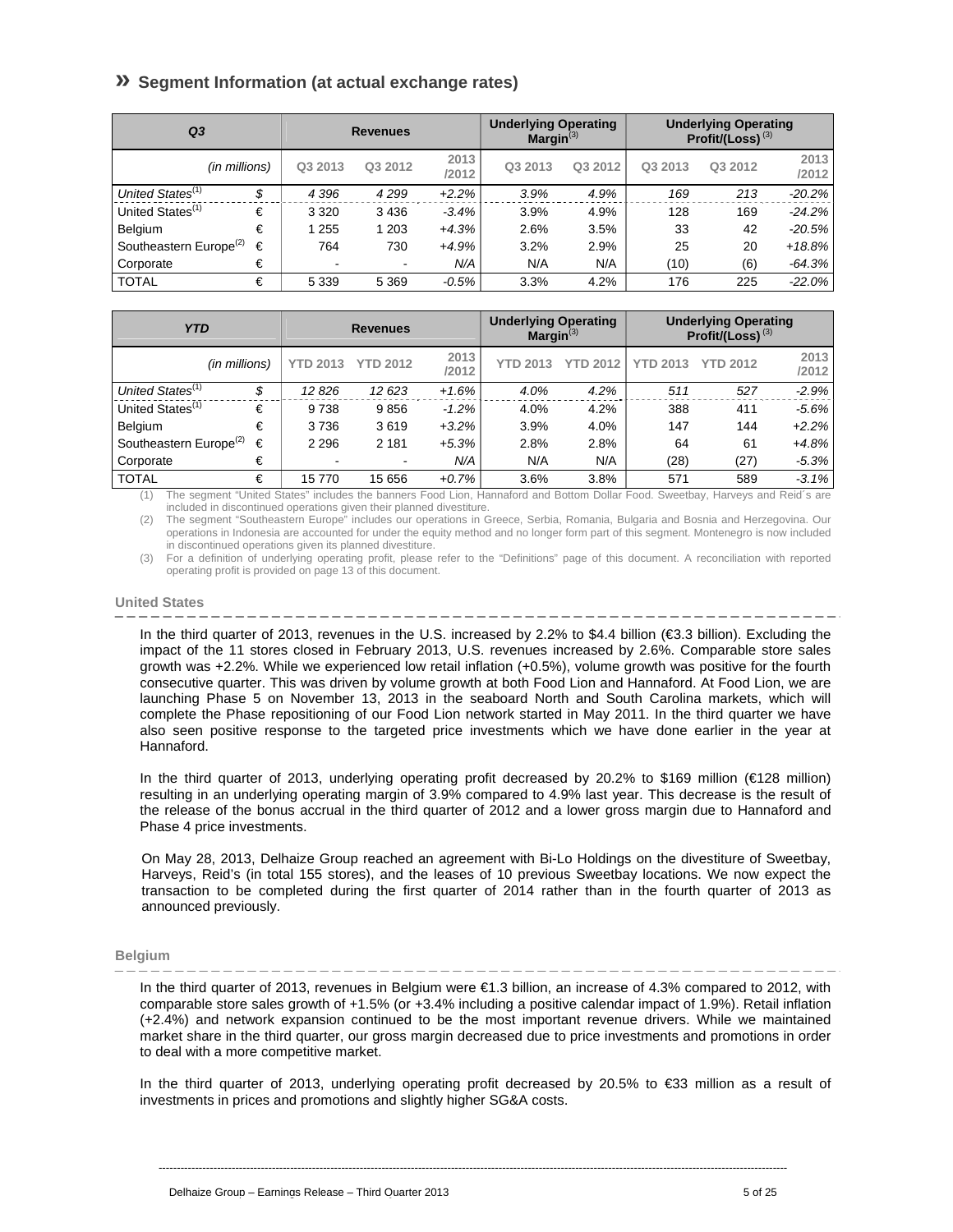In the third quarter of 2013, revenues in Southeastern Europe increased by 4.9% to €764 million at actual rates (+3.9% at identical exchange rates). The growth was mainly the result of store expansion and positive comparable store sales growth in Romania and Greece. In Greece, we had positive growth in terms of transactions and items sold. Our revenues in Serbia were impacted by negative volume growth, only partly offset by high inflation. As a result of revenue and profitability growth being below our expectations at Maxi, in a worsening economic environment, we recorded €195 million of impairment charges on goodwill and trade names.

In the third quarter of 2013, underlying operating profit increased by 18.8% to €25 million, and underlying operating margin increased from 2.9% to 3.2%.

On July 11, 2013, Delhaize entered into an agreement to divest its operations in Montenegro to Expo Holdings. The closing of the transaction is expected during the fourth quarter.

### **Corporate**

In the third quarter of 2013, Corporate expenses increased from €6 million to €10 million mainly as a result of severance payments and IT related expenses.

## **» 2013 Outlook**

We are confirming our 2013 underlying operating profit guidance of at least €755 million at identical exchange rates compared to €785 million in 2012. Both amounts exclude the activities of Sweetbay, Harveys, Reid´s and in Montenegro.

We expect our net finance costs to decline from €230 million to approximately €200 million (at identical exchange rates). In addition, we expect capital expenditures of approximately €650 million (excluding leases and at identical exchange rates) and plan to open 200 new stores for the year, mostly in Southeastern Europe. Finally, we target to generate approximately €500 million of free cash flow in 2013.

## **» Conference Call and Webcast**

Delhaize Group's management will comment on the third quarter 2013 results during a conference call starting November 7, 2013 at 09:00 am CET / 03:00 am ET. The conference call can be attended by calling +44 (0)20 3427 1910 (U.K.), +1 646 254 3363 (U.S.) or +32 2 620 0138 (Belgium), with "Delhaize" as password. The conference call will also be broadcast live over the internet at http://www.delhaizegroup.com. An on-demand replay of the webcast will be available after the conference call at http://www.delhaizegroup.com.

## **» Delhaize Group**

Delhaize Group is a Belgian international food retailer present in ten countries on three continents. At the end of the third quarter of 2013, Delhaize Group's sales network consisted of 3 488 stores. In 2012, Delhaize Group posted €21.0 billion (\$27.0 billion) in revenues and €104 million (\$134 million) in net profit (Group share). At the end of 2012, Delhaize Group employed approximately 158 000 people. Delhaize Group's stock is listed on NYSE Euronext Brussels (DELB) and the New York Stock Exchange (DEG).

This press release is available in English, French and Dutch. You can also find it on the website http://www.delhaizegroup.com. Questions can be sent to investor@delhaizegroup.com.

----------------------------------------------------------------------------------------------------------------------------------------------------------------------------

## **» Financial Calendar**

- Press release 2013 fourth quarter and full year revenues and the state of the state of the January 23, 2014
- Press release 2013 fourth quarter and full year results March 13, 2014
- Press release 2014 first quarter results May 7, 2014
- Press release 2014 second quarter results August 7, 2014<br>• Press release 2014 third quarter results August 7, 2014
- Press release  $-2014$  third quarter results

## **» Contacts**

Investor Relations: + 32 2 412 2151 Media Relations: + 32 2 412 8669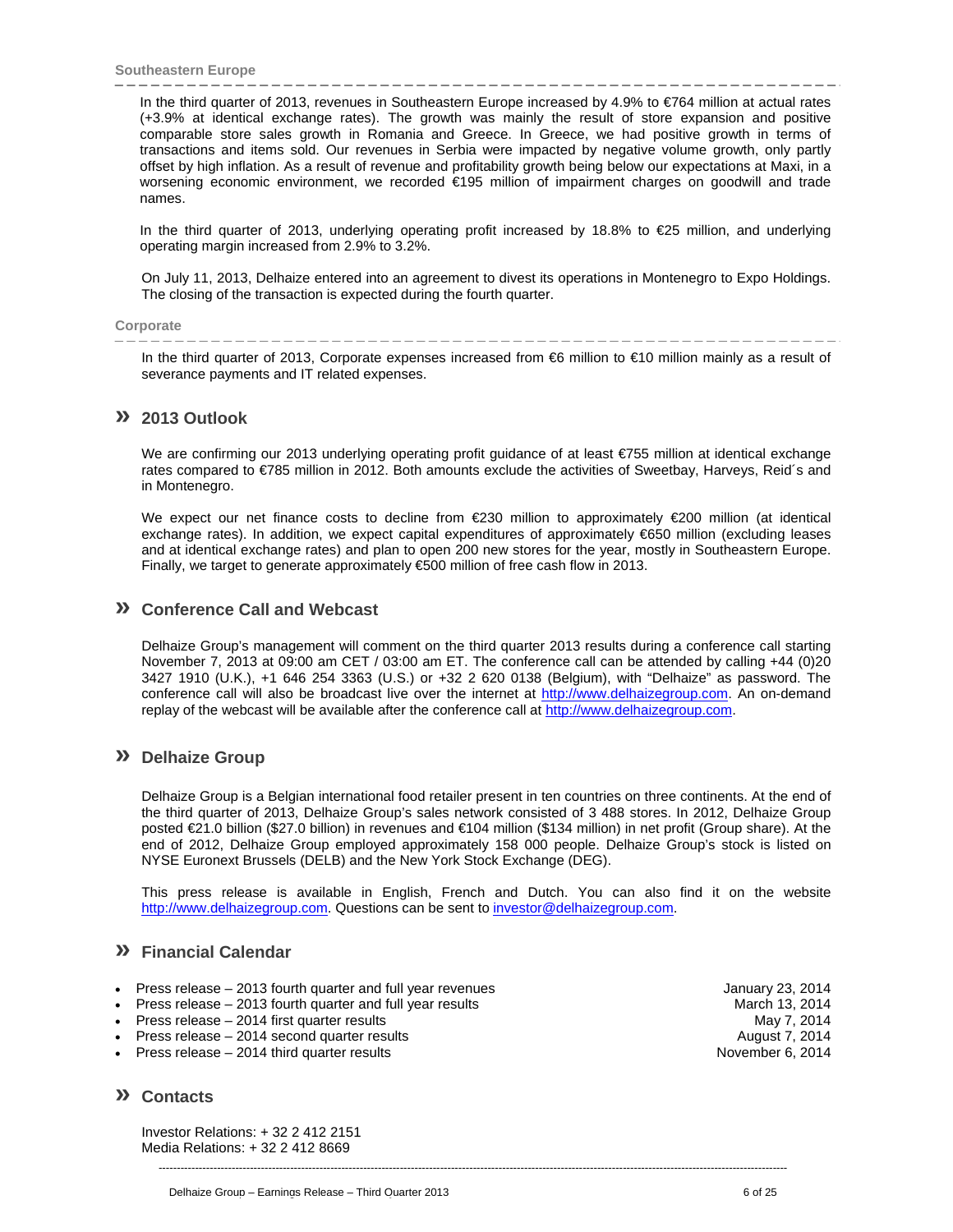## **DELHAIZE GROUP CONDENSED CONSOLIDATED FINANCIAL STATEMENTS**

## **» Condensed Consolidated Balance Sheet (Unaudited)**

| (in millions of $\in$ )                           | September 30, 2013 | December 31, 2012       | September 30, 2012 |
|---------------------------------------------------|--------------------|-------------------------|--------------------|
| <b>Assets</b>                                     |                    |                         |                    |
| <b>Non-current assets</b>                         | 7963               | 8725                    | 9094               |
| Goodwill                                          | 3 0 0 7            | 3 1 8 9                 | 3 3 7 5            |
| Intangible assets                                 | 741                | 848                     | 872                |
| Property, plant and equipment                     | 3938               | 4 3 1 4                 | 4 4 8 6            |
| Investment property                               | 102                | 116                     | 110                |
| Investments accounted for using the equity method | 24                 | 28                      | 26                 |
| <b>Financial assets</b>                           | 31                 | 30                      | 33                 |
| Derivative instruments                            | 3                  | 61                      | 66                 |
| Other non-current assets                          | 117                | 139                     | 126                |
| <b>Current assets</b>                             | 3 4 8 3            | 3 1 9 2                 | 2832               |
| Inventories                                       | 1 3 5 7            | 1 3 9 1                 | 1515               |
| Receivables and other assets                      | 705                | 770                     | 796                |
| <b>Financial assets</b>                           | 153                | 93                      | 96                 |
| Derivative instruments                            | 28                 |                         |                    |
| Cash and cash equivalents                         | 959                | 920                     | 375                |
| Assets classified as held for sale                | 281                | 18                      | 50                 |
| <b>Total assets</b>                               | 11 446             | 11 917                  | 11 926             |
|                                                   |                    |                         |                    |
| <b>Liabilities</b>                                |                    |                         |                    |
| <b>Total equity</b>                               | 5042               | 5 188                   | 5427               |
| Shareholders' equity                              | 5 0 3 7            | 5 1 8 6                 | 5422               |
| Non-controlling interests                         | 5                  | 2                       | 5                  |
| <b>Non-current liabilities</b>                    | 3 4 7 4            | 3948                    | 3949               |
| Long-term debt                                    | 2 0 3 8            | 2 3 1 3                 | 2 2 7 5            |
| Obligations under finance lease                   | 509                | 612                     | 638                |
| Deferred tax liabilities                          | 468                | 568                     | 557                |
| Derivative instruments                            | 3                  | 10                      | 26                 |
| Provisions                                        | 391                | 375                     | 383                |
| Other non-current liabilities                     | 65                 | 70                      | 70                 |
| <b>Current liabilities</b>                        | 2930               | 2781                    | 2 5 5 0            |
| Long-term debt - current portion                  | 231                | 156                     | 82                 |
| Obligations under finance lease                   | 57                 | 62                      | 64                 |
| <b>Bank overdrafts</b>                            | 9                  |                         |                    |
| Accounts payable                                  | 1766               | 1869                    | 1685               |
| Derivative instruments                            | $\overline{2}$     | 4                       |                    |
| Other current liabilities                         | 793                | 686                     | 719                |
| Liabilities associated with assets held for sale  | 72                 | $\overline{\mathbf{A}}$ |                    |
| <b>Total liabilities and equity</b>               | 11 446             | 11 917                  | 11 926             |
| \$ per € exchange rate                            | 1.3505             | 1.3194                  | 1.2930             |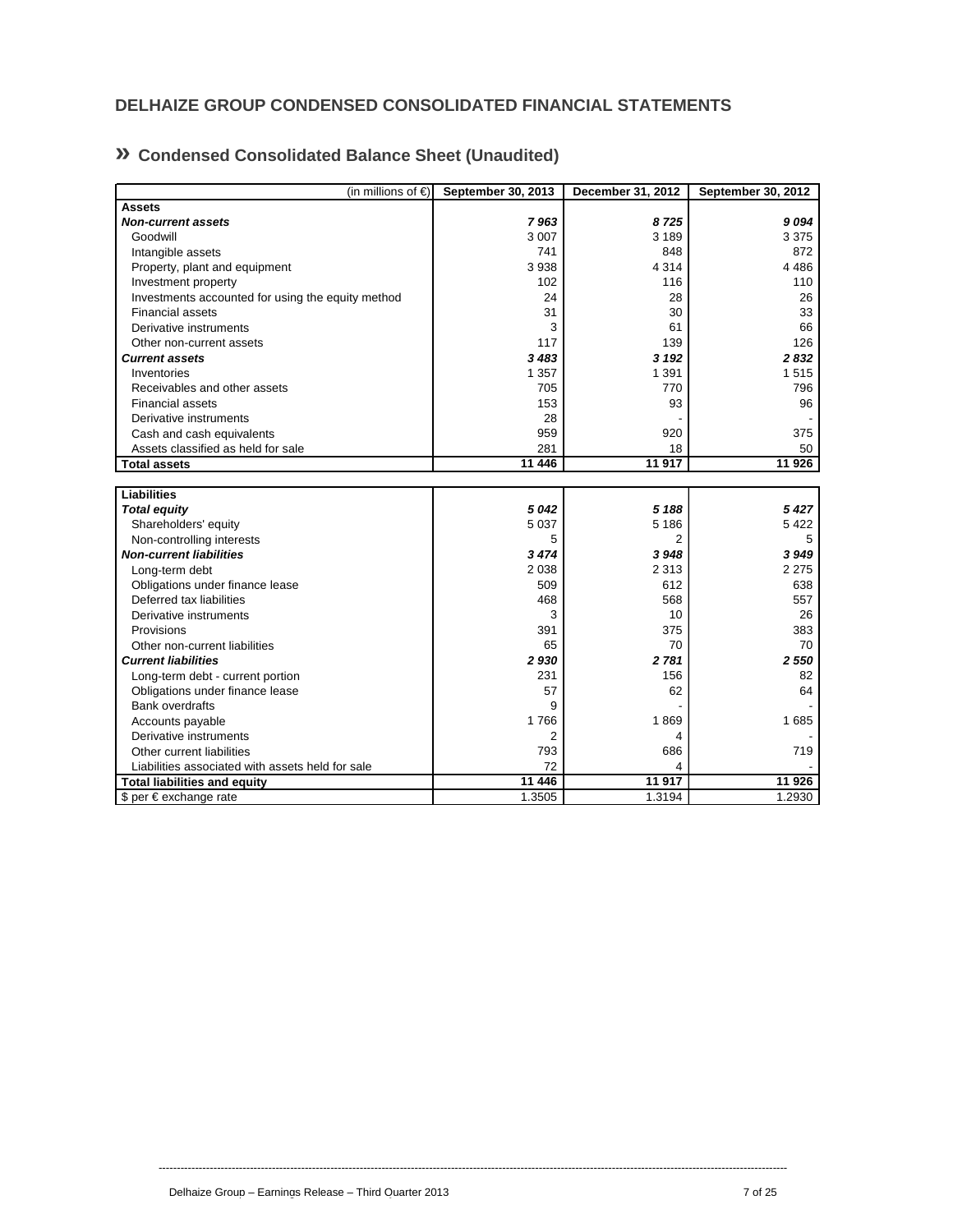| 5 3 3 9<br>5 3 6 9<br><b>Revenues</b><br>15770<br>(4059)<br>(4062)<br>(11941)<br>Cost of sales<br>1 2 8 0<br>1 307<br>3829<br><b>Gross profit</b><br>24.0%<br>24.3%<br>24.4%<br>Gross margin<br>41<br>Other operating income<br>95<br>28<br>Selling, general and administrative expenses<br>(3352)<br>(1137)<br>(1 111)<br>(204)<br>Other operating expenses<br>(242)<br>226<br><b>Operating profit (loss)</b><br>(20)<br>330<br>4.2%<br>2.1%<br>(0.4% )<br>Operating margin<br>Finance costs<br>(149)<br>(49)<br>(54)<br>Income from investments<br>2<br>7<br>1<br>2<br>Share of results of joint venture equity accounted<br>1<br>66)<br>174<br>Profit (loss) before taxes and discontinued operations<br>190<br>(12)<br>(64)<br>19<br>Income tax expense<br>275<br>Net profit (loss) from continuing operations<br>(78)<br>193<br>126<br>Result from discontinued operations, net of tax<br>(45)<br>(6)<br>(2)<br>(84)<br>81<br>191<br>Net profit (loss)<br>Net profit attributable to non-controlling interests<br>3<br>3<br>2<br>$\mathbf{1}$<br>Net profit (loss) attributable to equity holders of the Group -<br>(87)<br>Group share in net profit (loss)<br>189<br>78<br>(in $\epsilon$ , except number of shares)<br>Group share in net profit (loss) from continuing operations:<br>(0.80)<br>1.91<br>1.22<br>Basic earnings per share<br>1.21<br>(0.79)<br>1.90<br>Diluted earnings per share<br>Group share in net profit (loss):<br>(0.86)<br>1.88<br>Basic earnings per share<br>0.77<br>2.71<br>(0.85)<br>1.87<br>Diluted earnings per share<br>0.77<br>2.71<br>Weighted average number of shares outstanding:<br>100 821 177<br>Basic<br>101 070 323<br>100 961 569<br>101 704 840<br>101 077 123<br><b>Diluted</b><br>101 554 384<br>102 449 570<br>101 892 190<br>Shares issued at the end of the period<br>102 449 570<br>101 226 721<br>100 826 751<br>Shares outstanding at the end of the period<br>101 226 721<br>1.3242<br>1.2502<br>Average \$ per € exchange rate<br>1.3171 | Q3 2013 | Q3 2012 | (in millions of €) | <b>YTD 2013</b> | <b>YTD 2012</b> |
|--------------------------------------------------------------------------------------------------------------------------------------------------------------------------------------------------------------------------------------------------------------------------------------------------------------------------------------------------------------------------------------------------------------------------------------------------------------------------------------------------------------------------------------------------------------------------------------------------------------------------------------------------------------------------------------------------------------------------------------------------------------------------------------------------------------------------------------------------------------------------------------------------------------------------------------------------------------------------------------------------------------------------------------------------------------------------------------------------------------------------------------------------------------------------------------------------------------------------------------------------------------------------------------------------------------------------------------------------------------------------------------------------------------------------------------------------------------------------------------------------------------------------------------------------------------------------------------------------------------------------------------------------------------------------------------------------------------------------------------------------------------------------------------------------------------------------------------------------------------------------------------------------------------------------------------------------------------------------------------------------------|---------|---------|--------------------|-----------------|-----------------|
|                                                                                                                                                                                                                                                                                                                                                                                                                                                                                                                                                                                                                                                                                                                                                                                                                                                                                                                                                                                                                                                                                                                                                                                                                                                                                                                                                                                                                                                                                                                                                                                                                                                                                                                                                                                                                                                                                                                                                                                                        |         |         |                    |                 | 15 656          |
|                                                                                                                                                                                                                                                                                                                                                                                                                                                                                                                                                                                                                                                                                                                                                                                                                                                                                                                                                                                                                                                                                                                                                                                                                                                                                                                                                                                                                                                                                                                                                                                                                                                                                                                                                                                                                                                                                                                                                                                                        |         |         |                    |                 | (11844)         |
|                                                                                                                                                                                                                                                                                                                                                                                                                                                                                                                                                                                                                                                                                                                                                                                                                                                                                                                                                                                                                                                                                                                                                                                                                                                                                                                                                                                                                                                                                                                                                                                                                                                                                                                                                                                                                                                                                                                                                                                                        |         |         |                    |                 | 3812            |
|                                                                                                                                                                                                                                                                                                                                                                                                                                                                                                                                                                                                                                                                                                                                                                                                                                                                                                                                                                                                                                                                                                                                                                                                                                                                                                                                                                                                                                                                                                                                                                                                                                                                                                                                                                                                                                                                                                                                                                                                        |         |         |                    |                 | 24.4%           |
|                                                                                                                                                                                                                                                                                                                                                                                                                                                                                                                                                                                                                                                                                                                                                                                                                                                                                                                                                                                                                                                                                                                                                                                                                                                                                                                                                                                                                                                                                                                                                                                                                                                                                                                                                                                                                                                                                                                                                                                                        |         |         |                    |                 | 87              |
|                                                                                                                                                                                                                                                                                                                                                                                                                                                                                                                                                                                                                                                                                                                                                                                                                                                                                                                                                                                                                                                                                                                                                                                                                                                                                                                                                                                                                                                                                                                                                                                                                                                                                                                                                                                                                                                                                                                                                                                                        |         |         |                    |                 | (3327)          |
|                                                                                                                                                                                                                                                                                                                                                                                                                                                                                                                                                                                                                                                                                                                                                                                                                                                                                                                                                                                                                                                                                                                                                                                                                                                                                                                                                                                                                                                                                                                                                                                                                                                                                                                                                                                                                                                                                                                                                                                                        |         |         |                    |                 | (148)           |
|                                                                                                                                                                                                                                                                                                                                                                                                                                                                                                                                                                                                                                                                                                                                                                                                                                                                                                                                                                                                                                                                                                                                                                                                                                                                                                                                                                                                                                                                                                                                                                                                                                                                                                                                                                                                                                                                                                                                                                                                        |         |         |                    |                 | 424             |
|                                                                                                                                                                                                                                                                                                                                                                                                                                                                                                                                                                                                                                                                                                                                                                                                                                                                                                                                                                                                                                                                                                                                                                                                                                                                                                                                                                                                                                                                                                                                                                                                                                                                                                                                                                                                                                                                                                                                                                                                        |         |         |                    |                 | 2.7%            |
|                                                                                                                                                                                                                                                                                                                                                                                                                                                                                                                                                                                                                                                                                                                                                                                                                                                                                                                                                                                                                                                                                                                                                                                                                                                                                                                                                                                                                                                                                                                                                                                                                                                                                                                                                                                                                                                                                                                                                                                                        |         |         |                    |                 | (174)           |
|                                                                                                                                                                                                                                                                                                                                                                                                                                                                                                                                                                                                                                                                                                                                                                                                                                                                                                                                                                                                                                                                                                                                                                                                                                                                                                                                                                                                                                                                                                                                                                                                                                                                                                                                                                                                                                                                                                                                                                                                        |         |         |                    |                 | 18              |
|                                                                                                                                                                                                                                                                                                                                                                                                                                                                                                                                                                                                                                                                                                                                                                                                                                                                                                                                                                                                                                                                                                                                                                                                                                                                                                                                                                                                                                                                                                                                                                                                                                                                                                                                                                                                                                                                                                                                                                                                        |         |         |                    |                 | $\overline{c}$  |
|                                                                                                                                                                                                                                                                                                                                                                                                                                                                                                                                                                                                                                                                                                                                                                                                                                                                                                                                                                                                                                                                                                                                                                                                                                                                                                                                                                                                                                                                                                                                                                                                                                                                                                                                                                                                                                                                                                                                                                                                        |         |         |                    |                 | 270             |
|                                                                                                                                                                                                                                                                                                                                                                                                                                                                                                                                                                                                                                                                                                                                                                                                                                                                                                                                                                                                                                                                                                                                                                                                                                                                                                                                                                                                                                                                                                                                                                                                                                                                                                                                                                                                                                                                                                                                                                                                        |         |         |                    |                 | 5               |
|                                                                                                                                                                                                                                                                                                                                                                                                                                                                                                                                                                                                                                                                                                                                                                                                                                                                                                                                                                                                                                                                                                                                                                                                                                                                                                                                                                                                                                                                                                                                                                                                                                                                                                                                                                                                                                                                                                                                                                                                        |         |         |                    |                 |                 |
|                                                                                                                                                                                                                                                                                                                                                                                                                                                                                                                                                                                                                                                                                                                                                                                                                                                                                                                                                                                                                                                                                                                                                                                                                                                                                                                                                                                                                                                                                                                                                                                                                                                                                                                                                                                                                                                                                                                                                                                                        |         |         |                    |                 | (1)             |
|                                                                                                                                                                                                                                                                                                                                                                                                                                                                                                                                                                                                                                                                                                                                                                                                                                                                                                                                                                                                                                                                                                                                                                                                                                                                                                                                                                                                                                                                                                                                                                                                                                                                                                                                                                                                                                                                                                                                                                                                        |         |         |                    |                 | 274             |
|                                                                                                                                                                                                                                                                                                                                                                                                                                                                                                                                                                                                                                                                                                                                                                                                                                                                                                                                                                                                                                                                                                                                                                                                                                                                                                                                                                                                                                                                                                                                                                                                                                                                                                                                                                                                                                                                                                                                                                                                        |         |         |                    |                 |                 |
|                                                                                                                                                                                                                                                                                                                                                                                                                                                                                                                                                                                                                                                                                                                                                                                                                                                                                                                                                                                                                                                                                                                                                                                                                                                                                                                                                                                                                                                                                                                                                                                                                                                                                                                                                                                                                                                                                                                                                                                                        |         |         |                    |                 |                 |
|                                                                                                                                                                                                                                                                                                                                                                                                                                                                                                                                                                                                                                                                                                                                                                                                                                                                                                                                                                                                                                                                                                                                                                                                                                                                                                                                                                                                                                                                                                                                                                                                                                                                                                                                                                                                                                                                                                                                                                                                        |         |         |                    |                 | 273             |
|                                                                                                                                                                                                                                                                                                                                                                                                                                                                                                                                                                                                                                                                                                                                                                                                                                                                                                                                                                                                                                                                                                                                                                                                                                                                                                                                                                                                                                                                                                                                                                                                                                                                                                                                                                                                                                                                                                                                                                                                        |         |         |                    |                 |                 |
|                                                                                                                                                                                                                                                                                                                                                                                                                                                                                                                                                                                                                                                                                                                                                                                                                                                                                                                                                                                                                                                                                                                                                                                                                                                                                                                                                                                                                                                                                                                                                                                                                                                                                                                                                                                                                                                                                                                                                                                                        |         |         |                    |                 |                 |
|                                                                                                                                                                                                                                                                                                                                                                                                                                                                                                                                                                                                                                                                                                                                                                                                                                                                                                                                                                                                                                                                                                                                                                                                                                                                                                                                                                                                                                                                                                                                                                                                                                                                                                                                                                                                                                                                                                                                                                                                        |         |         |                    |                 | 2.73            |
|                                                                                                                                                                                                                                                                                                                                                                                                                                                                                                                                                                                                                                                                                                                                                                                                                                                                                                                                                                                                                                                                                                                                                                                                                                                                                                                                                                                                                                                                                                                                                                                                                                                                                                                                                                                                                                                                                                                                                                                                        |         |         |                    |                 | 2.72            |
|                                                                                                                                                                                                                                                                                                                                                                                                                                                                                                                                                                                                                                                                                                                                                                                                                                                                                                                                                                                                                                                                                                                                                                                                                                                                                                                                                                                                                                                                                                                                                                                                                                                                                                                                                                                                                                                                                                                                                                                                        |         |         |                    |                 |                 |
|                                                                                                                                                                                                                                                                                                                                                                                                                                                                                                                                                                                                                                                                                                                                                                                                                                                                                                                                                                                                                                                                                                                                                                                                                                                                                                                                                                                                                                                                                                                                                                                                                                                                                                                                                                                                                                                                                                                                                                                                        |         |         |                    |                 |                 |
|                                                                                                                                                                                                                                                                                                                                                                                                                                                                                                                                                                                                                                                                                                                                                                                                                                                                                                                                                                                                                                                                                                                                                                                                                                                                                                                                                                                                                                                                                                                                                                                                                                                                                                                                                                                                                                                                                                                                                                                                        |         |         |                    |                 |                 |
|                                                                                                                                                                                                                                                                                                                                                                                                                                                                                                                                                                                                                                                                                                                                                                                                                                                                                                                                                                                                                                                                                                                                                                                                                                                                                                                                                                                                                                                                                                                                                                                                                                                                                                                                                                                                                                                                                                                                                                                                        |         |         |                    |                 |                 |
|                                                                                                                                                                                                                                                                                                                                                                                                                                                                                                                                                                                                                                                                                                                                                                                                                                                                                                                                                                                                                                                                                                                                                                                                                                                                                                                                                                                                                                                                                                                                                                                                                                                                                                                                                                                                                                                                                                                                                                                                        |         |         |                    |                 | 100 758 443     |
|                                                                                                                                                                                                                                                                                                                                                                                                                                                                                                                                                                                                                                                                                                                                                                                                                                                                                                                                                                                                                                                                                                                                                                                                                                                                                                                                                                                                                                                                                                                                                                                                                                                                                                                                                                                                                                                                                                                                                                                                        |         |         |                    |                 | 101 114 506     |
|                                                                                                                                                                                                                                                                                                                                                                                                                                                                                                                                                                                                                                                                                                                                                                                                                                                                                                                                                                                                                                                                                                                                                                                                                                                                                                                                                                                                                                                                                                                                                                                                                                                                                                                                                                                                                                                                                                                                                                                                        |         |         |                    |                 | 101 892 190     |
|                                                                                                                                                                                                                                                                                                                                                                                                                                                                                                                                                                                                                                                                                                                                                                                                                                                                                                                                                                                                                                                                                                                                                                                                                                                                                                                                                                                                                                                                                                                                                                                                                                                                                                                                                                                                                                                                                                                                                                                                        |         |         |                    |                 | 100 826 751     |
|                                                                                                                                                                                                                                                                                                                                                                                                                                                                                                                                                                                                                                                                                                                                                                                                                                                                                                                                                                                                                                                                                                                                                                                                                                                                                                                                                                                                                                                                                                                                                                                                                                                                                                                                                                                                                                                                                                                                                                                                        |         |         |                    |                 | 1.2808          |

## **» Condensed Consolidated Income Statement (Unaudited)**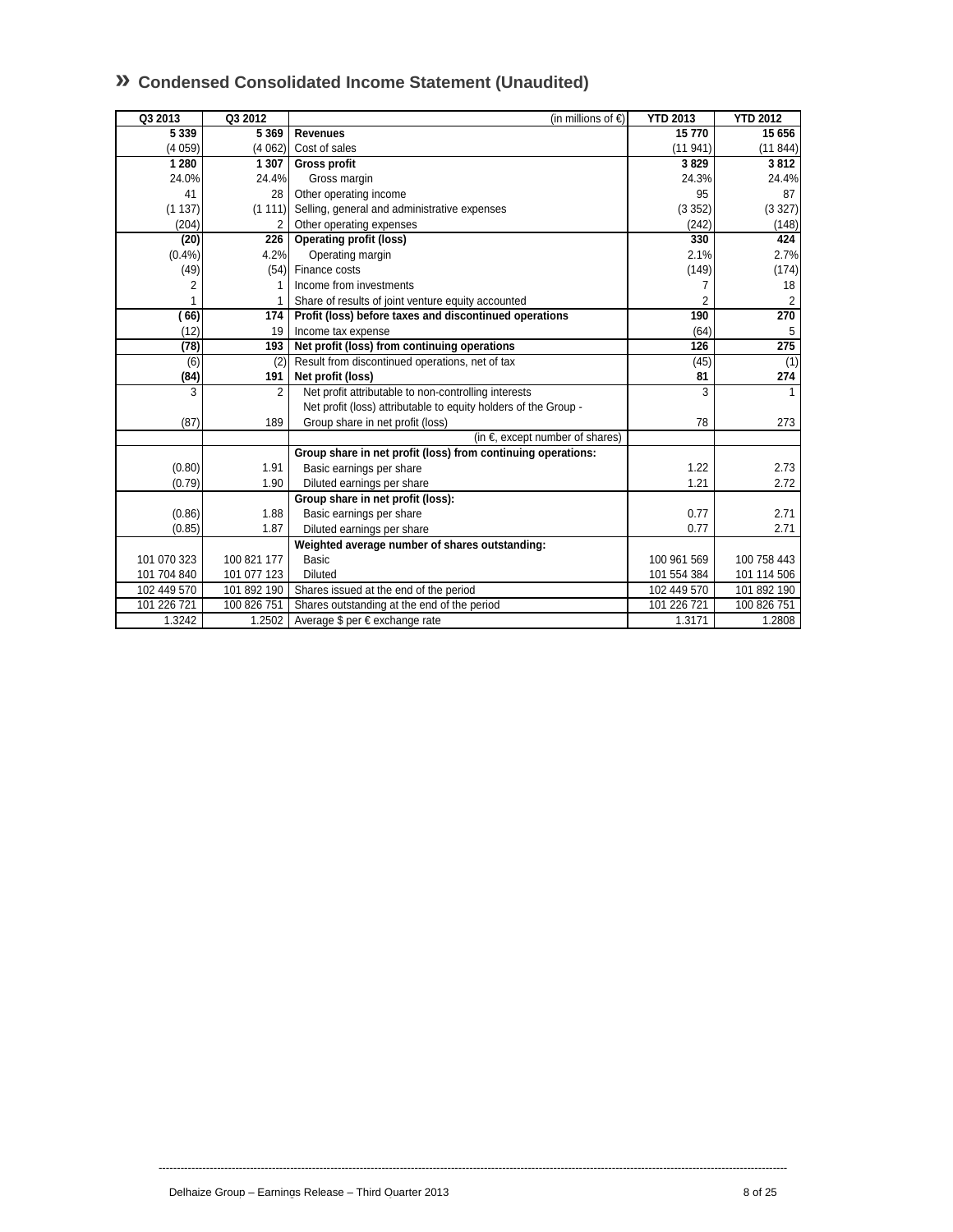| Q3 2013 | Q3 2012 | (in millions of $\epsilon$ ) YTD 2013   YTD 2012                           |      |      |
|---------|---------|----------------------------------------------------------------------------|------|------|
| (84)    | 191     | Net profit (loss) of the period                                            | 81   | 274  |
|         |         | Total items that will not be reclassified to profit or loss                |      |      |
|         | (6)     | Gain (loss) on cash flow hedge                                             |      | 3    |
|         |         | Reclassification adjustment to net profit                                  |      |      |
|         |         | Tax (expense) benefit                                                      |      | (1)  |
|         |         | Gain (loss) on cash flow hedge, net of tax                                 |      | 3    |
| (1)     |         | Unrealized gain (loss) on financial assets available for sale              | (6)  | (1)  |
|         |         | Reclassification adjustment to net profit                                  |      | (6)  |
|         |         | Tax (expense) benefit                                                      |      |      |
| (1)     |         | Unrealized gain (loss) on financial assets available for sale, net of tax  | (5)  | (6)  |
| (120)   | (98)    | Exchange gain (loss) on translation of foreign operations                  | (93) | (80) |
|         |         | Reclassification adjustment to net profit                                  | (1)  |      |
| (120)   | (98)    | Exchange gain (loss) on translation of foreign operations                  | (94) | (80) |
| (121)   | (97)    | Total items that are or may be reclassified subsequently to profit or loss | (99) | (83) |
| (121)   | (97)    | Other comprehensive income                                                 | (99) | (83) |
|         |         | Attributable to non-controlling interests                                  |      | (1)  |
| (121)   | (97)    | Attributable to equity holders of the Group                                | (99) | (82) |
| (205)   | 94      | Total comprehensive income for the period                                  | (18) | 191  |
| 3       | 2       | Attributable to non-controlling interests                                  | 3    |      |
| (208)   | 92      | Attributable to equity holders of the Group                                | (21) | 191  |

----------------------------------------------------------------------------------------------------------------------------------------------------------------------------

## **» Condensed Consolidated Statement of Comprehensive Income (Unaudited)**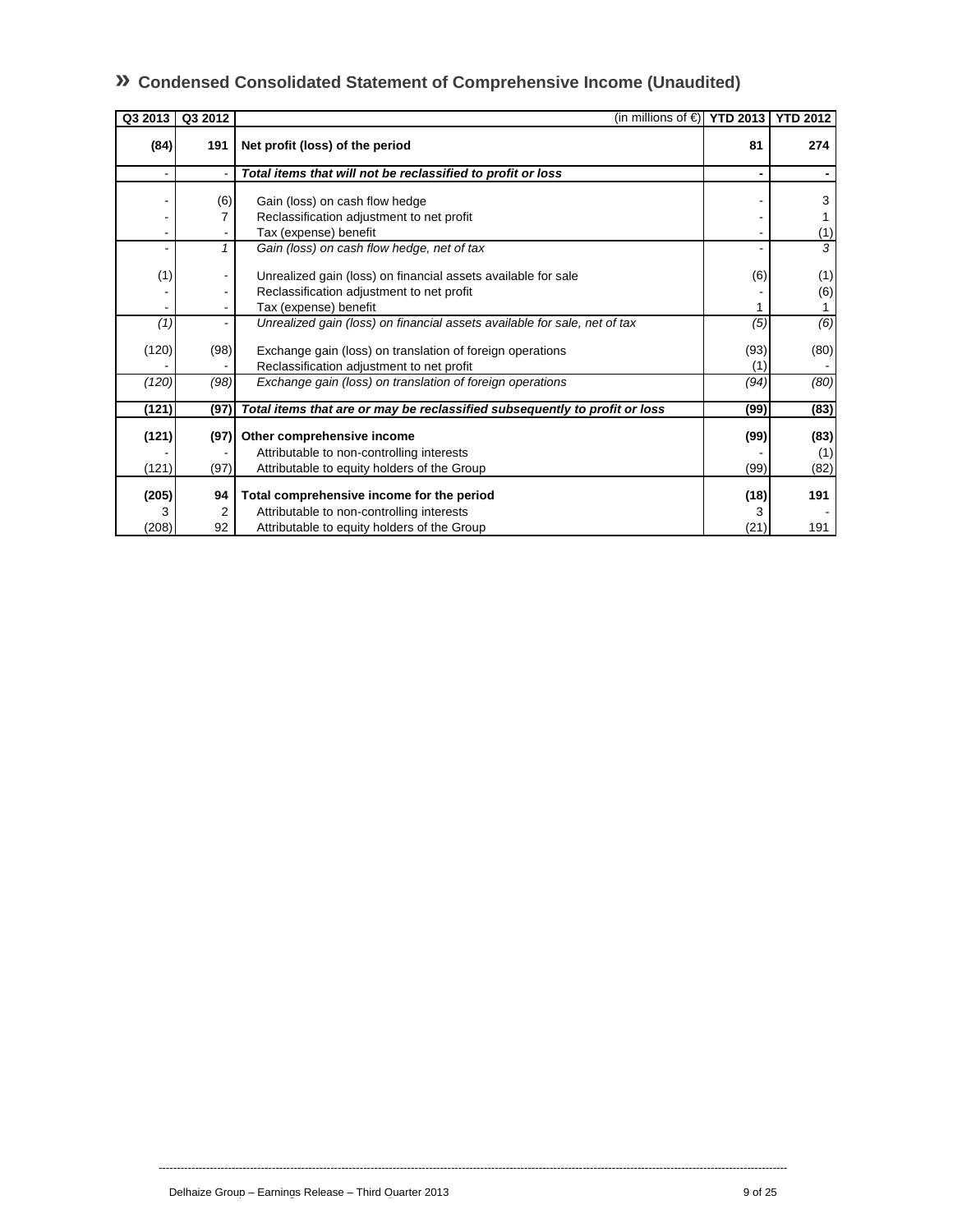## **» Condensed Consolidated Statement of Changes in Equity (Unaudited)**

|                                                                    | Shareholders' | Non-controlling  |                     |
|--------------------------------------------------------------------|---------------|------------------|---------------------|
| (in millions of $\epsilon$ , except number of shares)              | Equity        | <b>Interests</b> | <b>Total Equity</b> |
| Balances at January 1, 2013                                        | 5 1 8 6       |                  | 5 1 8 8             |
| Other comprehensive income                                         | (99)          |                  | (99)                |
| Net profit                                                         | 78            | 3                | 81                  |
| Total comprehensive income for the period                          | (21)          | 3                | (18)                |
| Capital increases                                                  | 16            |                  | 16                  |
| Dividends declared                                                 | (142)         |                  | (142)               |
| Treasury shares purchased                                          | (15)          |                  | (15)                |
| Treasury shares sold upon exercise of employee stock options       |               |                  |                     |
| Tax payment for restricted shares vested                           | (4)           |                  | (4)                 |
| Excess tax benefit on employee stock options and restricted shares | 3             |                  |                     |
| Share-based compensation expense                                   | 13            |                  | 13                  |
| Balances at September 30, 2013                                     | 5037          | 5                | 5 0 4 2             |
| <b>Shares issued</b>                                               | 102 449 570   |                  |                     |
| <b>Treasury shares</b>                                             | 1 222 849     |                  |                     |
| <b>Shares outstanding</b>                                          | 101 226 721   |                  |                     |

|                                                       | Shareholders' | Non-controlling  |                     |
|-------------------------------------------------------|---------------|------------------|---------------------|
| (in millions of $\epsilon$ , except number of shares) | Equity        | <b>Interests</b> | <b>Total Equity</b> |
| Balances at January 1, 2012                           | 5411          |                  | 5416                |
| Other comprehensive income                            | (82)          |                  | (83)                |
| Net profit                                            | 273           |                  | 274                 |
| Total comprehensive income for the period             | 191           |                  | 191                 |
| Dividends declared                                    | (177)         |                  | (177)               |
| Tax payment for restricted shares vested              | (2)           |                  | (2)                 |
| Share-based compensation expense                      | 9             |                  | 9                   |
| Purchase of non-controlling interests                 | (10)          |                  | (10)                |
| Balances at September 30, 2012                        | 5422          | 5                | 5427                |
| <b>Shares issued</b>                                  | 101 892 190   |                  |                     |
| <b>Treasury shares</b>                                | 1 065 439     |                  |                     |
| <b>Shares outstanding</b>                             | 100 826 751   |                  |                     |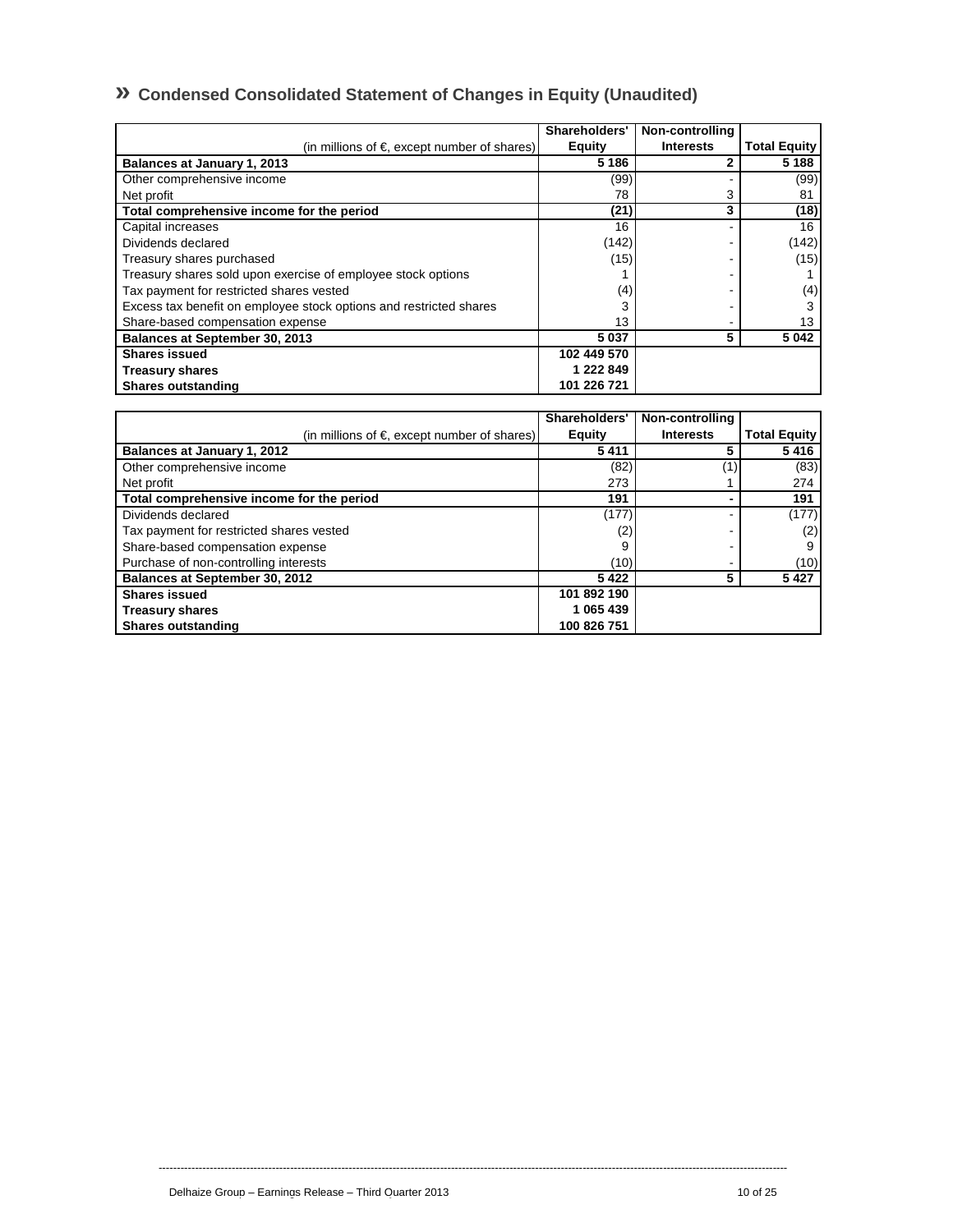## **» Condensed Consolidated Statement of Cash Flows (Unaudited)**

| Q3 2013    | Q3 2012                  | (in millions of €) YTD 2013 YTD 2012                                                  |            |                |
|------------|--------------------------|---------------------------------------------------------------------------------------|------------|----------------|
|            |                          | <b>Operating activities</b>                                                           |            |                |
| (84)       | 191                      | Net profit (loss)                                                                     | 81         | 274            |
|            |                          | Adjustments for:                                                                      |            |                |
| (1)        | (1)                      | Share of results of joint venture equity accounted                                    | (2)        | (2)            |
| 146        | 165                      | Depreciation and amortization                                                         | 454        | 486            |
| 211        | 3                        | Impairment                                                                            | 219        | $\overline{2}$ |
| 64         | 40                       | Income taxes, finance costs and income from investments                               | 196        | 165            |
| (2)        | (10)                     | Other non-cash items                                                                  | 11         | (7)            |
| (13)       | 30                       | Changes in operating assets and liabilities                                           | (27)       | 127            |
| (24)       | (33)                     | Interest paid                                                                         | (119)      | (136)          |
| 3          | $\overline{2}$           | Interest received                                                                     | 10         | 8              |
| (41)       | (34)                     | Income taxes paid                                                                     | (83)       | (96)           |
| 259        | 353                      | Net cash provided by operating activities                                             | 740        | 821            |
|            |                          | <b>Investing activities</b>                                                           |            |                |
| 24         | 3                        | Business acquisitions and disposals                                                   | 25         | (11)           |
| (147)      | (168)                    | Purchase of tangible and intangible assets (capital expenditures)                     | (324)      | (523)          |
| 6          | 7                        | Sale of tangible and intangible assets                                                | 22         | 18             |
|            | $\overline{\phantom{a}}$ | Net investment in debt securities                                                     | (45)       | (3)            |
| 11         | $\overline{\phantom{a}}$ | Net investment in term deposits                                                       | (25)       |                |
|            |                          | Other investing activities                                                            |            | 21             |
| (106)      | (158)                    | Net cash used in investing activities                                                 | (347)      | (498)          |
| 153        | 195                      | Cash flow before financing activities                                                 | 393        | 323            |
|            |                          | <b>Financing activities</b>                                                           |            |                |
| 16         | $\overline{\phantom{a}}$ | Exercise of share warrants and stock options                                          | 13         | (2)            |
| (15)       |                          | Treasury shares purchased                                                             | (15)       |                |
|            | (14)                     | Non-controlling interests purchased                                                   |            | (16)           |
|            | (1)                      | Dividends paid, including dividends paid by subsidiaries to non-controlling interests | (142)      | (180)          |
| (15)       | (12)                     | Borrowings under (repayments of) long-term loans, net of direct financing costs       | (200)      | (114)          |
|            | (103)                    | Borrowings under (repayments of) short-term loans, net                                |            | (60)           |
|            |                          | Settlement of derivative instruments                                                  | (1)        |                |
| (14)       | (130)                    | Net cash used in financing activities                                                 | (345)      | (371)          |
| (22)       | (10)                     | Effect of foreign currency translation                                                | (16)       | 4              |
| 117        | 55                       | Net increase (decrease) in cash and cash equivalents                                  | 32         | (44)           |
| (3)<br>836 | 320                      | Cash and cash equivalents at beginning of period                                      | (1)<br>921 | 419            |
| (2)<br>953 | 375                      | Cash and cash equivalents at end of period                                            | (2)<br>953 | 375            |

*1. Includes €1 million in assets classified as held for sale* 

*2. Includes €3 million in assets classified as held for sale, net of €9 million bank overdrafts* 

----------------------------------------------------------------------------------------------------------------------------------------------------------------------------

*3. Includes €2 million in assets classified as held for sale*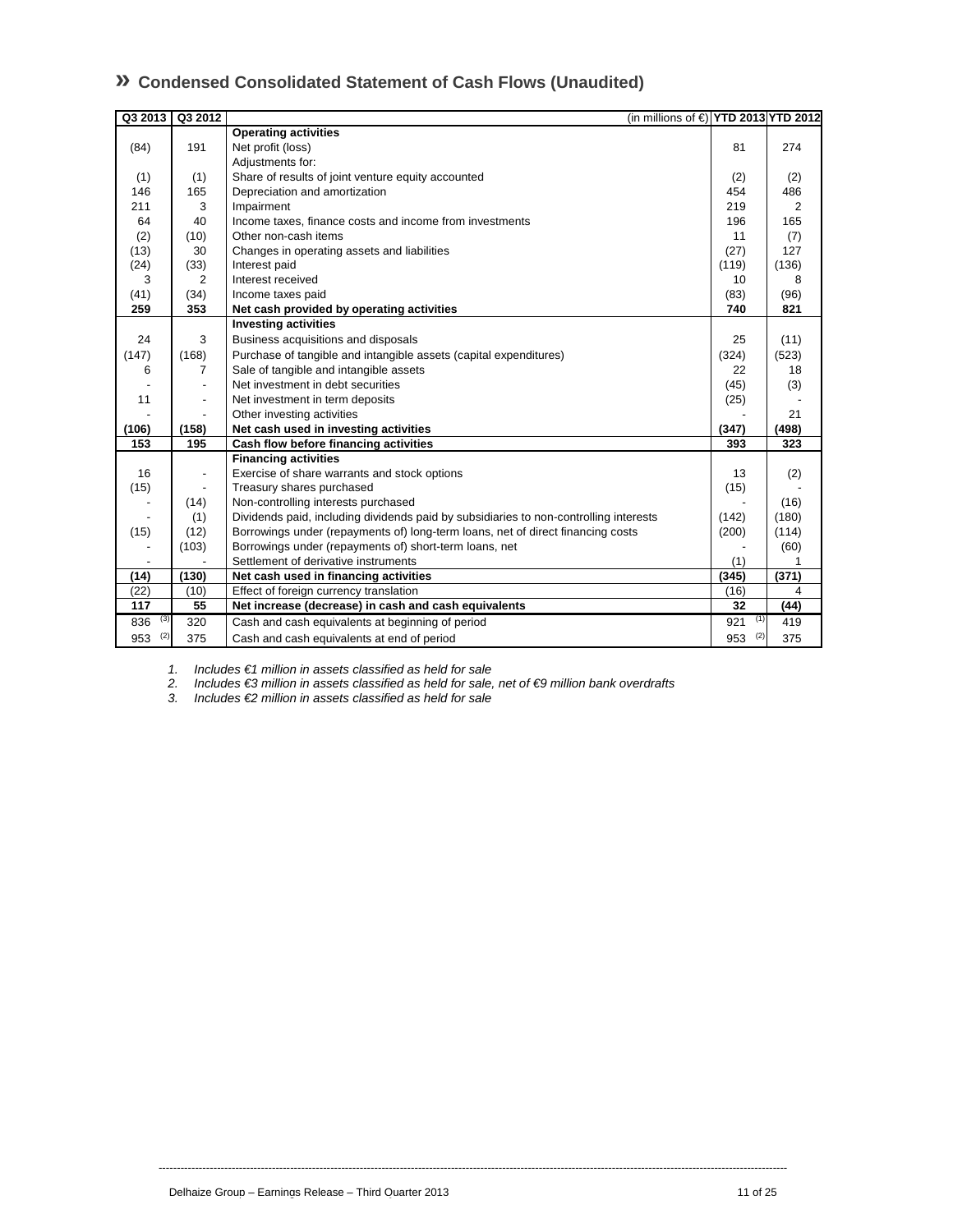## » **Selected Explanatory Notes**

**General information** 

Delhaize Group is a Belgian international food retailer with operations in ten countries on three continents. The Company's stock is listed on NYSE Euronext Brussels (DELB) and the New York Stock Exchange (DEG).

The condensed consolidated interim financial statements of the Group for the nine months ended September 30, 2013 were authorized for issue by the Board of Directors on November 6, 2013.

This interim report only provides an explanation of events and transactions that are significant to an understanding of the changes in financial position and reporting since the last annual reporting period, and should therefore be read in conjunction with the consolidated financial statements for the financial year ended on December 31, 2012.

**Basis of presentation and accounting policies** 

These condensed consolidated interim financial statements have been prepared in accordance with International Accounting Standard (IAS) 34 *Interim Financial Reporting*, as issued by the International Accounting Standards Board (IASB), and as adopted by the European Union (EU).

The condensed consolidated interim financial statements are presented in millions of euros, the Group's presentation currency, except where stated otherwise.

The accounting policies adopted are consistent with those of the previous financial year except for the following new, amended or revised IASB pronouncements that have been adopted as of January 1, 2013:

- Amendments to IAS 1 *Presentation of Items of Other Comprehensive Income;*
- Amendments to IAS 19 *Employee Benefits;*
- Amendments to IFRS 7 *Disclosures Offsetting Financial Assets and Financial Liabilities;*
- *Improvements to IFRS* (issued May 2012);
- IFRS 10 *Consolidated Financial Statements* and amendments to IAS 27 *Separate Financial Statements;*
- IFRS 11 *Joint Arrangements* and amendments to IAS 28 *Investments in Associates and Joint Ventures;*
- IFRS 12 *Disclosures of Interests in Other Entities*; and
- IFRS 13 *Fair Value Measurements*.

The initial application of these new, amended or revised pronouncements did not have a material impact on the Group and comparative information has been revised to reflect the initial application of (i) the revised IAS 19 and (ii) IFRS 11. For more detail, see Note 2.5 to the Delhaize Group 2012 consolidated financial statements.

Delhaize Group did not early adopt any new IFRS standards or interpretations which were issued but not yet effective as of the balance sheet date.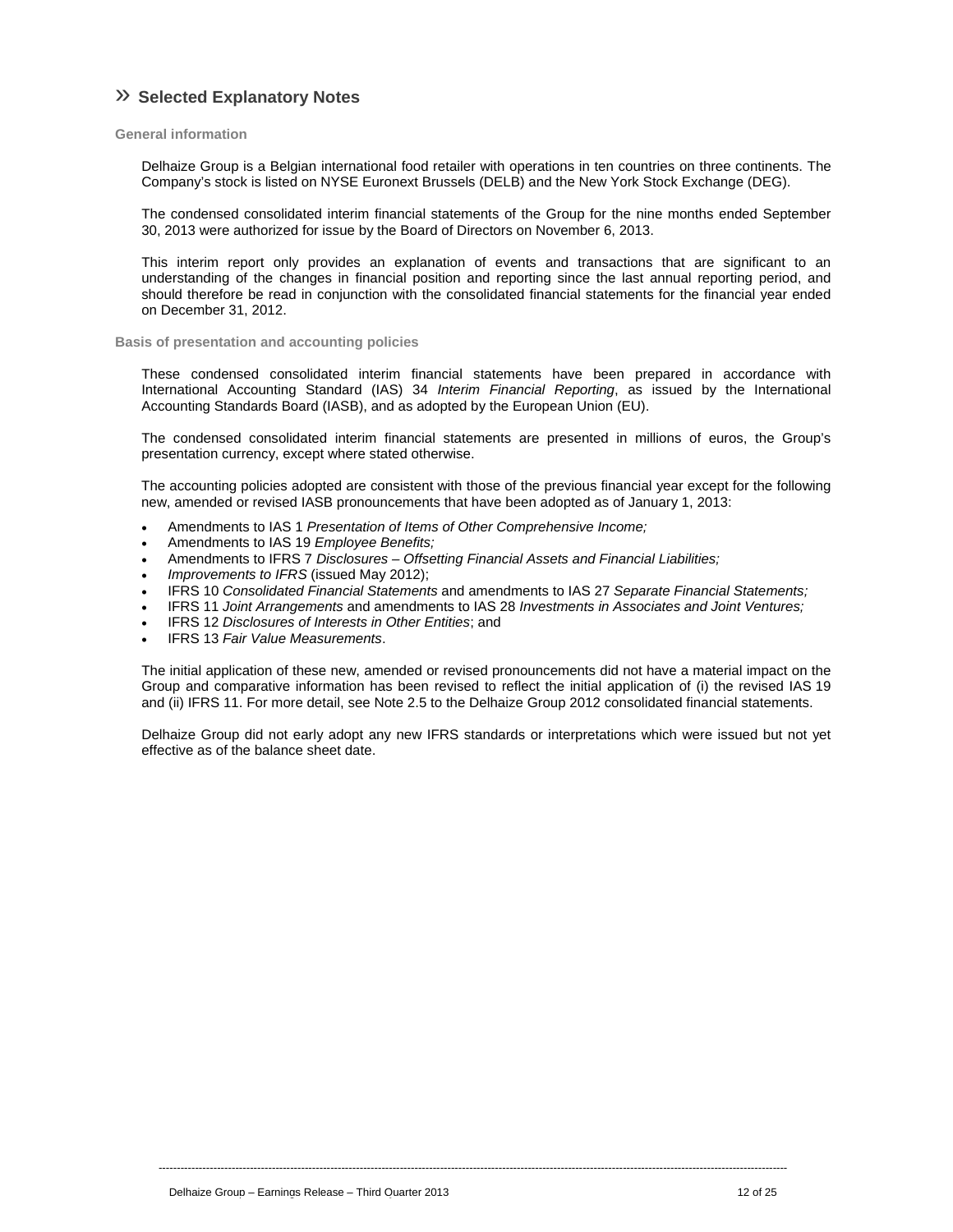## **Segment reporting**

| Q <sub>3</sub>                     |               | <b>Revenues</b> |                |               | <b>Operating Margin</b> |         | <b>Operating Profit/(Loss)</b> |         |               |
|------------------------------------|---------------|-----------------|----------------|---------------|-------------------------|---------|--------------------------------|---------|---------------|
|                                    | (in millions) | Q3 2013         | Q3 2012        | 2013<br>/2012 | Q3 2013                 | Q3 2012 | Q3 2013                        | Q3 2012 | 2013<br>/2012 |
| United States <sup>(1)</sup>       | \$            | 4 3 9 6         | 4299           | $+2.2%$       | 3.6%                    | 4.9%    | 157                            | 212     | $-25.7\%$     |
| United States <sup>(1)</sup>       | €             | 3 3 2 0         | 3436           | $-3.4%$       | 3.6%                    | 4.8%    | 119                            | 166     | -28.6%        |
| Belgium                            | €             | 255             | 1 203          | $+4.3%$       | 2.8%                    | 3.5%    | 35                             | 42      | $-15.2\%$     |
| Southeastern Europe <sup>(2)</sup> | €             | 764             | 730            | $+4.9%$       | (21.3%)                 | 3.4%    | (163)                          | 24      | N/A           |
| Corporate                          | €             | $\,$            | $\blacksquare$ | N/A           | N/A                     | N/A     | (11)                           | (6)     | -73.4%        |
| <b>TOTAL</b>                       | €             | 5 3 3 9         | 5 3 6 9        | $-0.5\%$      | (0.4%                   | 4.2%    | (20)                           | 226     | $-108.8\%$    |

| <b>YTD</b>                         | <b>Revenues</b> |                 |                 | <b>Operating Margin</b> |                 | <b>Operating Profit/(Loss)</b> |                 |                 |               |
|------------------------------------|-----------------|-----------------|-----------------|-------------------------|-----------------|--------------------------------|-----------------|-----------------|---------------|
|                                    | (in millions)   | <b>YTD 2013</b> | <b>YTD 2012</b> | 2013<br>/2012           | <b>YTD 2013</b> | <b>YTD 2012</b>                | <b>YTD 2013</b> | <b>YTD 2012</b> | 2013<br>/2012 |
| United States <sup>(1)</sup>       | \$              | 12826           | 12 623          | $+1.6%$                 | 3.5%            | 2.6%                           | 454             | 332             | $+36.9%$      |
| United States <sup>(1)</sup>       | €               | 9738            | 9856            | $-1.2\%$                | 3.5%            | 2.6%                           | 345             | 259             | $+33.1%$      |
| Belgium                            | €               | 3736            | 3619            | $+3.2%$                 | 3.9%            | 4.0%                           | 146             | 145             | $+0.9\%$      |
| Southeastern Europe <sup>(2)</sup> | €               | 2 2 9 6         | 2 1 8 1         | $+5.3%$                 | $(5.6\%)$       | 2.2%                           | (128)           | 47              | N/A           |
| Corporate                          | €               |                 |                 | N/A                     | N/A             | N/A                            | (33)            | (27)            | $-22.2\%$     |
| <b>TOTAL</b>                       | €               | 15770           | 15 656          | $+0.7%$                 | 2.1%            | 2.7%                           | 330             | 424             | $-22.2%$      |

The segment "United States" includes the banners Food Lion, Hannaford and Bottom Dollar Food. Sweetbay, Harveys and Reid's are included in discontinued operations given their planned divestiture and are reflected as such in the Group's internal reporting to the Chief Operating Decision Maker (CODM). Comparative information has been represented accordingly.

(2) The segment "Southeastern Europe" includes our operations in Greece, Serbia, Romania, Bulgaria and Bosnia and Herzegovina. Our operations in Indonesia are accounted for under the equity method and are reflected as such in the Group's internal reporting to the CODM and therefore no longer form part of this segment. Our operations in Montenegro are included in discontinued operations given their planned divestiture. Comparative information has been represented accordingly.

**Business combinations and acquisition of non-controlling interests** 

During the first nine months of 2013, Delhaize Group entered into some small business acquisition agreements in Southeastern Europe. The total cash consideration transferred was €4 million (of which €1 million in the third quarter) and resulted in an increase of goodwill of €1 million. No acquisition of non-controlling interests took place during the first nine months of 2013.

In the third quarter of 2013, Delhaize Group reached an agreement with the former owner of Delta Maxi to settle all remaining indemnification assets for €22 million in cash.

In February 2013, Delhaize Group launched a tender offer to acquire 16% non-controlling interests in C-Market (Serbian subsidiary), held by the Serbian Privatization Agency, at a price of €300 per share. In early April 2013, the Serbian Privatization Agency informed the Group about its decision to temporarily suspend the privatization procedures of C-Market, due to a probe into the entity´s earlier privatization. Early October 2013, this suspension was extended by an additional 180 business days due to a prolongation of an ongoing investigation of the entity´s original public offering on the Belgrade Stock Exchange in 2005. Neither the Group nor the current privatization process are target of these investigations. As the tender offer did not close at September 30, 2013, Delhaize Group continues to own 75.4% of C-Market.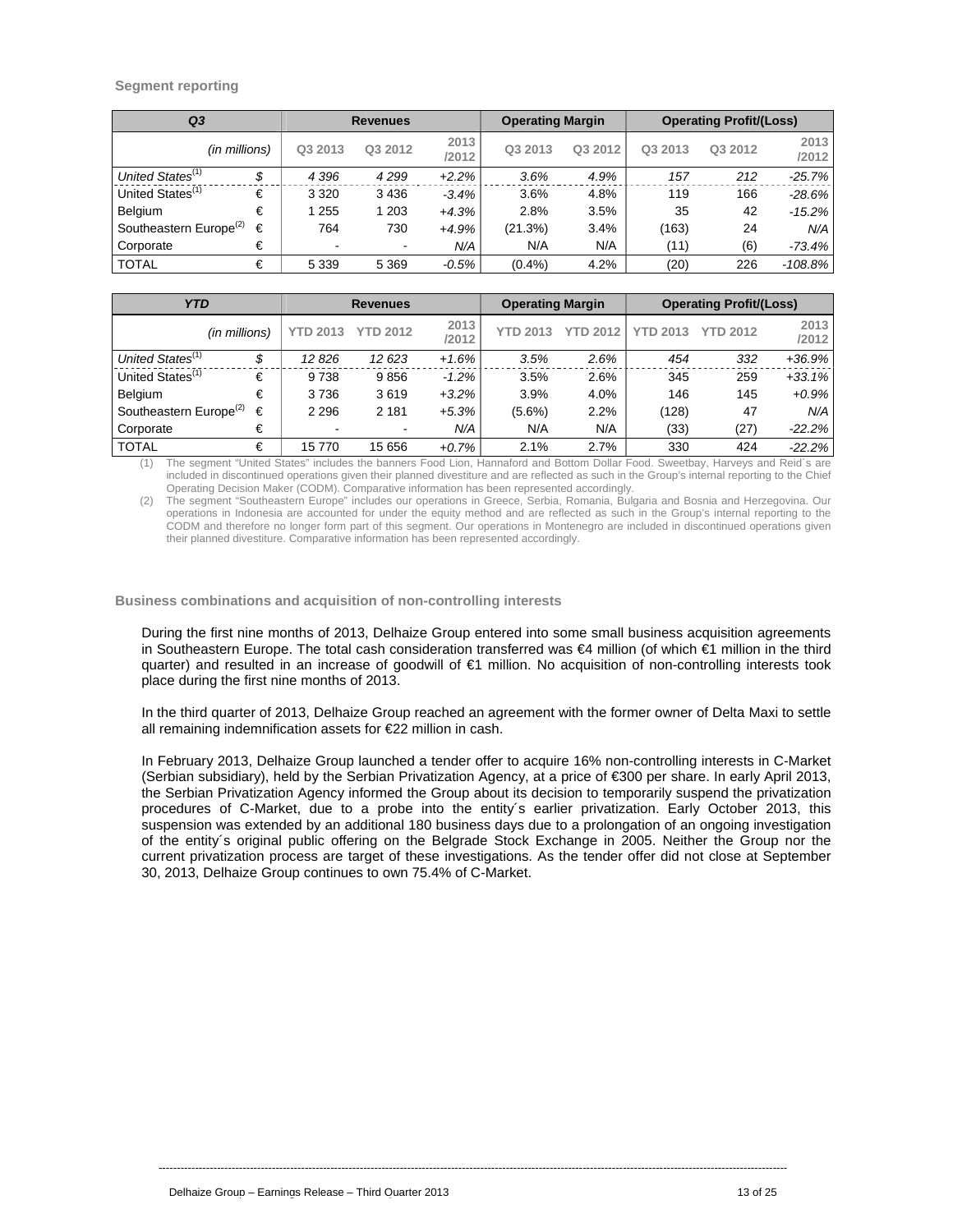### **Divestitures**

In the first nine months of 2013, Delhaize Group converted several of its Belgian company-operated City stores into affiliated Proxy stores, operated by independent third-parties. Delhaize Group received a total cash consideration of €7 million (of which €4 million in the third quarter), and recognized a gain of approximately €6 million (of which €3 million in the third quarter), classified as "Other operating income."

### **Disposal groups and assets held for sale**

### *Albania*

In February 2013, Delhaize Group completed the sale of its Albanian activities ("Delhaize Albania") for a sales price of €1 million. The assets and liabilities of Delhaize Albania, that was part of the previously called "Southeastern Europe & Asia" segment had been presented as "held for sale" as of December 31, 2012 and the operating results of the Albanian company in previous years as well as the gain of €1 million realized on the sale were classified as "Results from discontinued operations" in the income statement.

### *Sweetbay, Harveys and Reid's*

On May 27, 2013, Delhaize Group signed an agreement with Bi-Lo Holdings to divest its Sweetbay, Harveys, and Reid´s operations for a total sales price of \$265 million (€196 million) in cash, subject to customary adjustments.

Assets and liabilities relating to these operations (being part of the "United States" segment) are classified as a disposal group held for sale, including the leases of ten previously closed Sweetbay locations but excluding Sweetbay's distribution center, which is not part of the agreement and currently does not meet the IFRS 5 requirements for classification as held for sale. The transaction also meets the definition of discontinued operations. Consequently, the relevant profit or loss after tax has been classified as "Result of discontinued operations", with comparative information being re-presented.

The transaction is expected to be completed in the first quarter of 2014 and is subject to regulatory approval as well as customary closing conditions. In 2012, the 165 stores included in the transaction generated revenues of approximately \$1.8 billion.

### *Delhaize Montenegro*

On July 11, 2013, Delhaize Group announced the planned sale of its Montenegrin operations to Expo Commerce, for a total sales price of €5 million, subject to customary adjustments. In the third quarter of 2013, the Group classified the related assets and liabilities as a disposal group held for sale. This component of the Group also meets the requirements of discontinued operations and therefore, the profit or loss after tax relating to our operations in Montenegro has been classified as "Result of discontinued operations" and comparative information re-presented.

The transaction is expected to close in the fourth quarter of 2013 and is subject to regulatory approval.

At September 30, 2013, the carrying value of assets classified as assets held for sale and associated liabilities related to the disposal of Sweetbay, Harveys and Reid's as well as Delhaize Montenegro were as follows:

| (in millions of $\epsilon$ )                                      | September 30,<br>2013 |
|-------------------------------------------------------------------|-----------------------|
| Intangible assets                                                 | 13                    |
| Property, plant and equipment                                     | 171                   |
| Inventories                                                       | 76                    |
| Receivables and other assets                                      | 6                     |
| Cash and cash equivalents                                         | 3                     |
| Assets classified as held for sale                                | 269                   |
| Less:                                                             |                       |
| Obligations under finance lease                                   | (54)                  |
| Accounts payable and accrued expenses                             | (18)                  |
| Assets classified as held for sale, net of associated liabilities | 197                   |

In addition, Delhaize Group has identified a number of individual properties, mainly small shops, office buildings, pharmacies or bank branches, which it considers not incremental to its retail operations. The carrying value of these assets held for sale amounts to €12 million at September 30, 2013, of which €8 million in the U.S. and €4 million in the "Southeastern Europe" segment.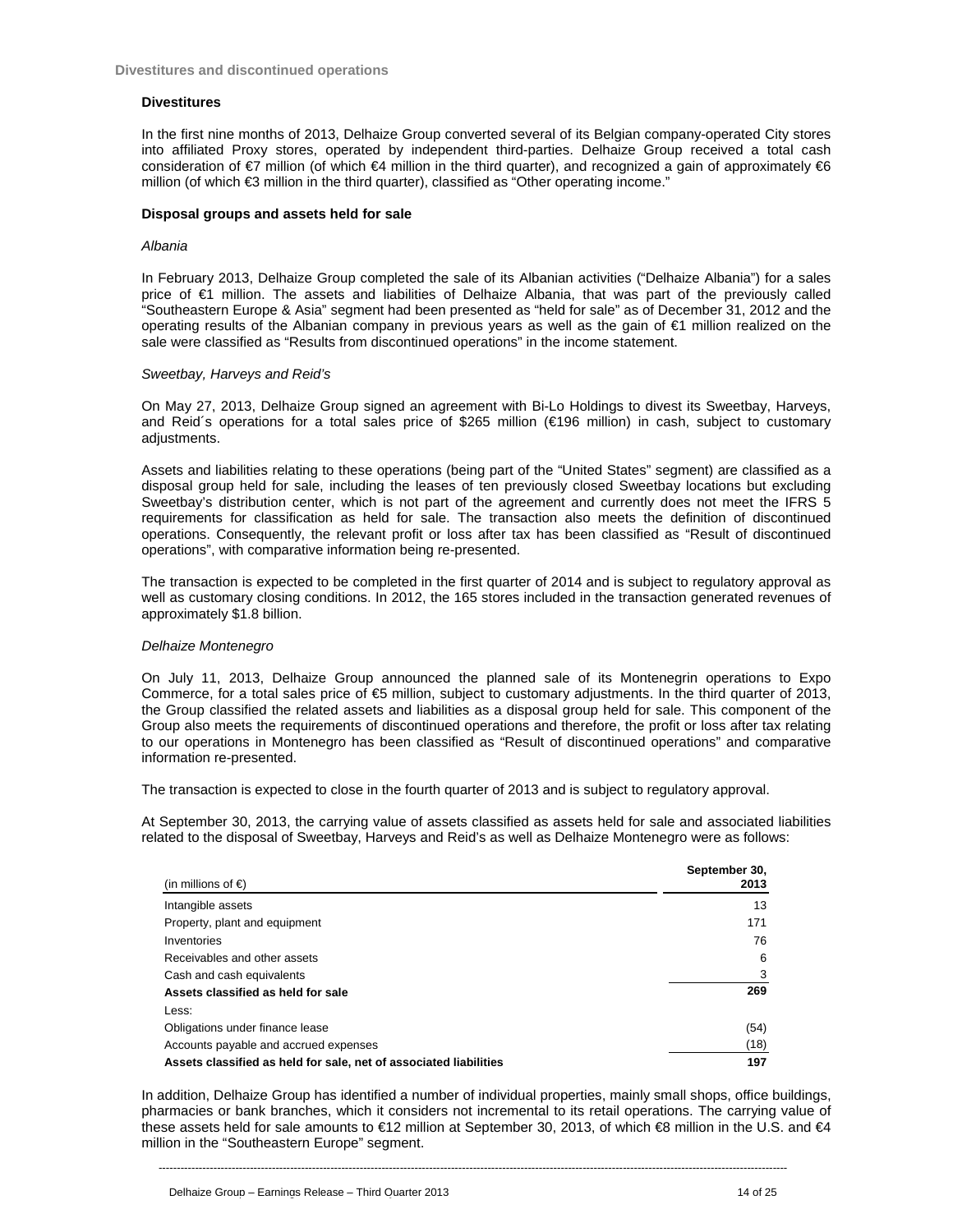## **Discontinued operations**

The "Result from discontinued operations" and corresponding net cash flows of the entities classified as discontinued operations are summarized as follows:

| (in millions of $\epsilon$ , except per share information)                                             | YTD 2013 | $YTD 2012^{(1)}$ |
|--------------------------------------------------------------------------------------------------------|----------|------------------|
| Revenues                                                                                               | 1 0 3 8  | 1 2 2 7          |
| Cost of sales                                                                                          | (759)    | (891)            |
| Other operating income                                                                                 | 9        | 5                |
| Selling, general and administrative expenses                                                           | (260)    | (327)            |
| Other operating expenses                                                                               | (72)     | (1)              |
| Finance costs $(2)$                                                                                    | (10)     | (10)             |
| Result before tax                                                                                      | (54)     | 3                |
| Income taxes                                                                                           | 20       | (4)              |
| Result of discontinued operations (net of tax)                                                         | (34)     | (1)              |
| Pre-tax loss recognized on re-measurement of assets of disposal<br>groups                              | (11)     |                  |
| Income taxes                                                                                           |          |                  |
| Result from discontinued operations (net of tax), fully<br>attributable to equity holders of the Group | (45)     | (1)              |
| Basic earnings per share from discontinued operations                                                  | (0.45)   | (0.01)           |
| Diluted earnings per share from discontinued operations                                                | (0.44)   | (0.01)           |
| Operating cash flows                                                                                   | 2        |                  |
| Investing cash flows                                                                                   | (4)      | (10)             |
| Financing cash flows                                                                                   | 16       | (8)              |
| <b>Total cash flows</b>                                                                                | 14       | (17)             |

(1) 2012 includes the Albanian operations.

(2) Including a gain of  $\epsilon$ 1 million realized on the sale of Albania in 2013.

In January 2013, the Group recognized store closing expenses in connection with the closing of 34 stores for a total amount of €65 million, as part of a single plan to cease Sweetbay's operations in 2013. These costs were reclassified in the second quarter of 2013 into result of discontinued operations (see also below "Other operating expenses"). It is expected that Bi-Lo will acquire ten of the previously closed locations. Consequently, store closing expenses of €15 million were reversed, resulting in net store closing expenses of €50 million included in other operating expenses above. In addition, Delhaize Group recognized onerous lease contract expenses, severance costs and impairment charges relating to headquarters and distribution centers that are impacted by the planned transaction for a total amount of €13 million and incurred cost to sell of €7 million.

The Group recognized an impairment loss of €11 million to write down the carrying value of Delhaize Montenegro to its estimated fair value less cost to sell.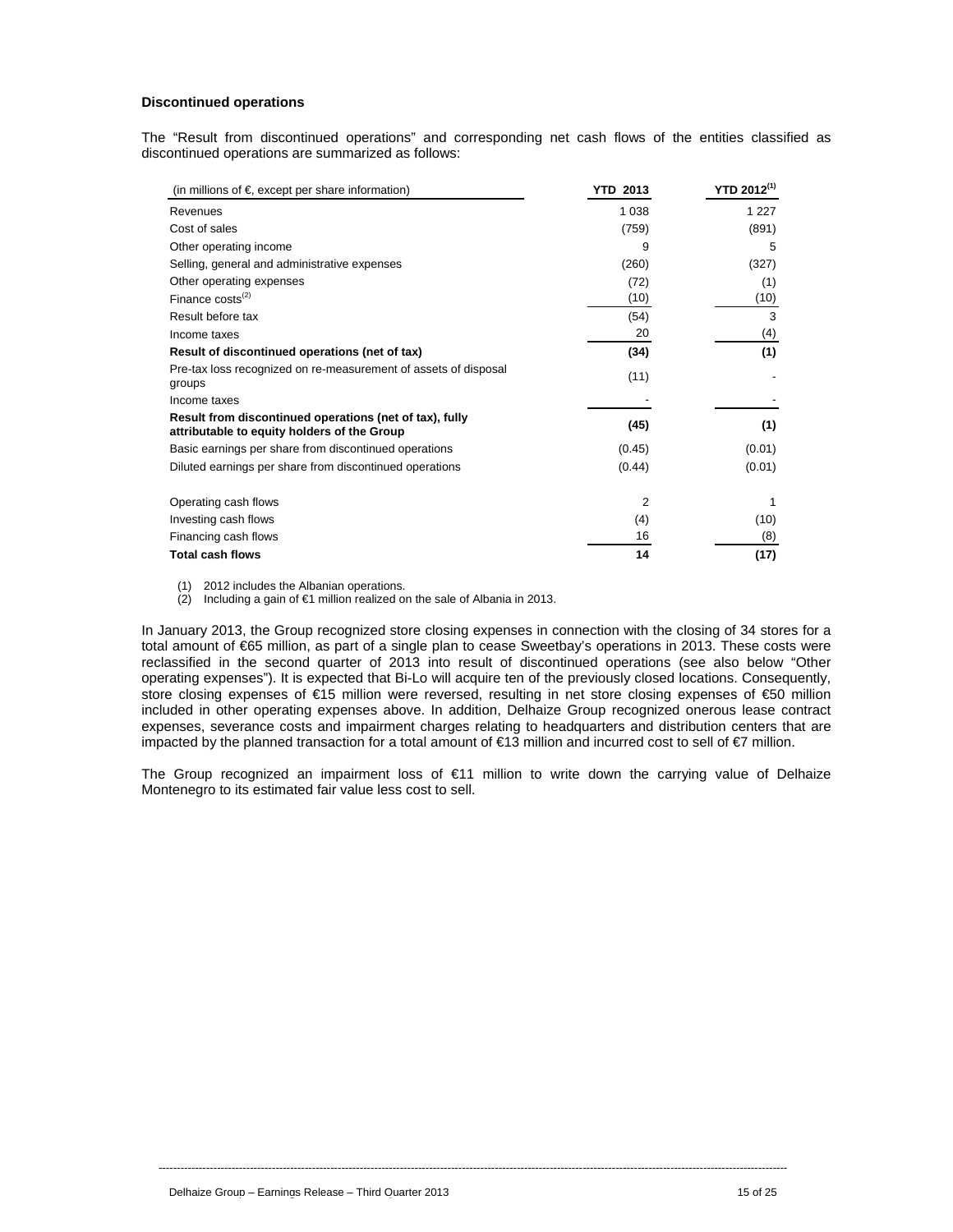## » **Balance Sheet and Cash Flow Statement**

**Goodwill and intangible assets** 

During the third quarter of 2013, the general economic situation in Serbia worsened significantly, impacting the Groups short- to mid-term expectations for its Serbian operations and resulting in an impairment indicator. Consequently, Delhaize Group performed an impairment review of its Serbian trade names and goodwill. The Group also identified impairment indicators with respect to the trade names recognized in Bulgaria.

As a result of the above, the Group recognized impairment charges of a total amount of €195 million, which can be detailed as follows:

| (in millions of $\epsilon$ ) | Impairment<br>recognized | Carrying value after<br>impairment |  |
|------------------------------|--------------------------|------------------------------------|--|
| Serbia                       |                          |                                    |  |
| Goodwill                     | 124                      | 194                                |  |
| Trade names                  | 67                       | 84                                 |  |
| Bulgaria                     |                          |                                    |  |
| Trade names                  | 4                        | 10                                 |  |
| <b>Total impairment</b>      | 195                      | 288                                |  |

The Group continues to expect to achieve significant growth in Serbia and therefore, consistently with the yearend valuation, determined the recoverable amount based on a Fair Value Less Cost to Sell (FVLCTS) calculation. The key assumptions applied were as follows:

|        | Perpetual<br>Growth<br>Rate |       |
|--------|-----------------------------|-------|
| Serbia | 2.8%                        | 15.0% |

Delhaize Group estimated that a decrease in growth rate by 50 basis points, keeping all other constant, would further decrease the FVLCTS by €16 million. An increase of the discount rate by 100 basis points, keeping all other constant, would decrease the FVLCTS by €45 million. A simultaneous increase in the discount rate and decrease in growth rate by the before mentioned amounts would result in the carrying value of Serbia exceeding the FVLCTS by an additional €59 million. Alternatively, a reduction in the total projected future cash flows by 10%, keeping all other constant, would result in the carrying amount of Serbia exceeding the FVLCTS by an additional €48 million.

The recoverable amount of the trade names has been estimated using the royalty-relief-method. Royalty rates for the various brands range from 0.54% (Piccadilly) to 1.20% (Maxi), depending on the individual local strength of the different brands. Revenue growth and discount rates are consistent with the goodwill impairment testing. The Group decided to retire its Mini Maxi and Piccadilly Express brands and is converting these stores into a new format and therefore fully impaired these trade name.

Impairment losses are recognized in profit or loss in "Other operating expenses."

**Capital expenditures** 

During the first nine months of 2013, Delhaize Group incurred capital expenditures of €324 million, consisting of €270 million in property, plant and equipment and €54 million in intangible assets. In the third quarter of 2013, the Group incurred capital expenditures of €147 million, consisting of €127 million in property, plant and equipment and €20 million in intangible assets.

In addition, the Group added property under finance leases in the third quarter of 2013 for a total amount of €1 million. The carrying amount of tangible and intangible assets that were sold or disposed in the first nine months of 2013 was €20 million (€7 million for the third quarter of 2013).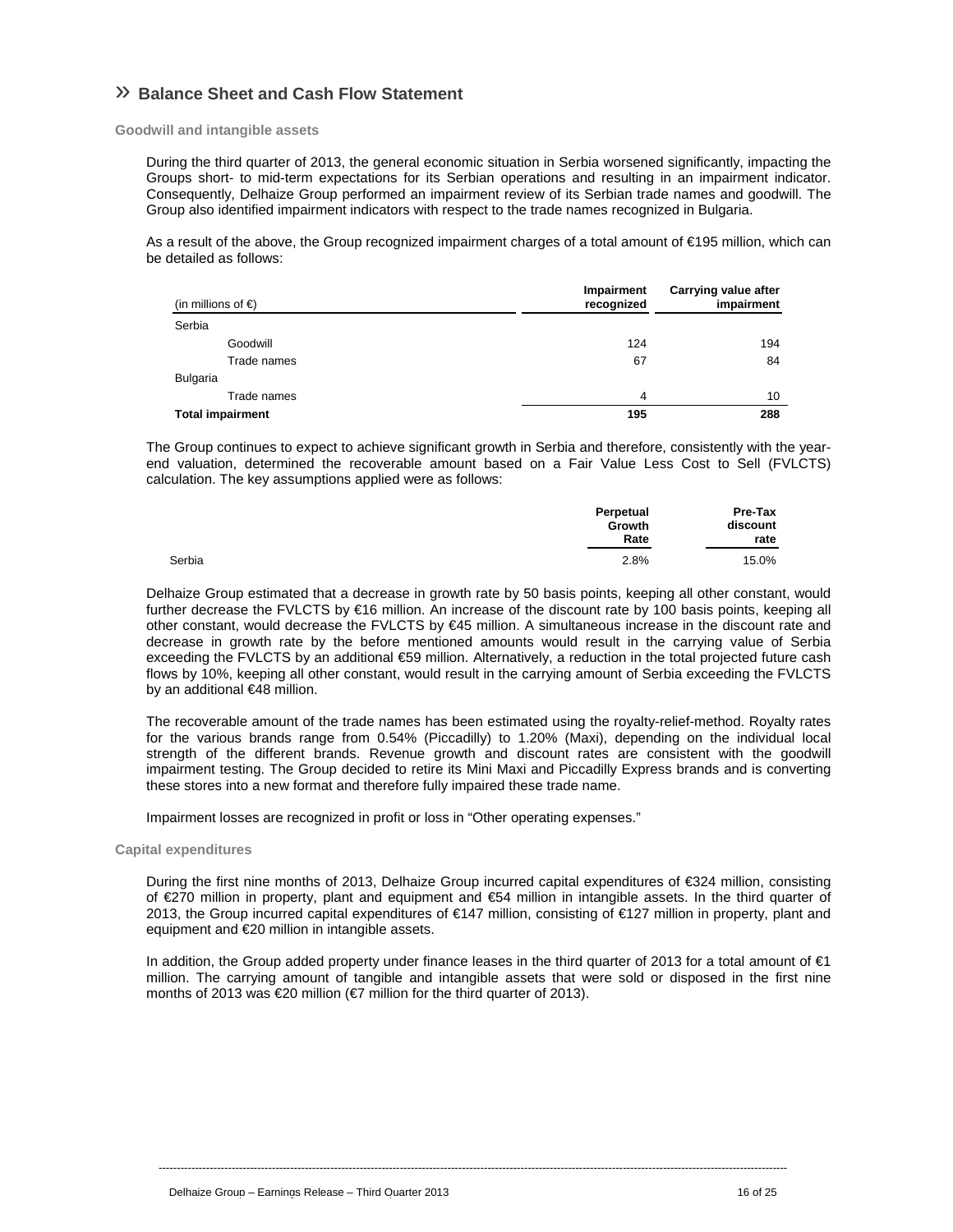### **Equity**

In the third quarter of 2013, Delhaize Group issued 528 072 new shares and purchased 328 924 of its own shares (none in the first half of 2013).

In the first nine months of 2013, Delhaize Group used 150 210 treasury shares (35 523 during the third quarter of 2013) satisfying mainly the vesting of restricted stock units that were granted as part of the share-based incentive plans. At September 30, 2013, the Group owned 1 222 849 treasury shares.

## **Dividends**

At Delhaize Group's shareholders' meeting on May 23, 2013, Delhaize Group's shareholders approved the distribution of a €1.40 gross dividend per share for financial year 2012. After deduction of a 25% withholding tax, this resulted in a net dividend of €1.05 per share. The 2012 dividend became payable to owners of Delhaize Group's ordinary shares on May 31, 2013 and to owners of Delhaize Group ADRs (American Depository Receipts) on June 5, 2013 and was subsequently paid.

## **Financial instruments**

In May 2013, €80 million bonds issued by Delhaize Group's subsidiary Alfa Beta matured and were repaid.

On January 3, 2013, Delhaize Group redeemed the remaining \$99 million of the \$300 million 5.875% senior notes due 2014, as well as the underlying cross-currency swap. The redemption did not have a significant impact on the 2013 results.

*Financial instruments measured at fair value by fair value hierarchy:*

| September 30, 2013                                                     |                                                       |                                                               |                                                    |         |  |  |  |
|------------------------------------------------------------------------|-------------------------------------------------------|---------------------------------------------------------------|----------------------------------------------------|---------|--|--|--|
| (in millions of $\epsilon$ )                                           | Quoted<br>prices in<br>active<br>markets<br>(Level 1) | <b>Significant</b><br>other<br>observable<br>inputs (Level 2) | Significant<br>unobservable<br>inputs<br>(Level 3) | Total   |  |  |  |
| <b>Financial Assets</b>                                                |                                                       |                                                               |                                                    |         |  |  |  |
| <b>Non-Current</b>                                                     |                                                       |                                                               |                                                    |         |  |  |  |
| Financial assets - measured at fair value                              | 8                                                     | 3                                                             |                                                    | 11      |  |  |  |
| Derivative instruments                                                 | $\overline{a}$                                        | 3                                                             |                                                    | 3       |  |  |  |
| <b>Current</b>                                                         |                                                       |                                                               |                                                    |         |  |  |  |
| Financial assets - measured at fair value                              | 129                                                   | $\overline{\phantom{a}}$                                      |                                                    | 129     |  |  |  |
| Derivative instruments                                                 | $\qquad \qquad \blacksquare$                          | 28                                                            |                                                    | 28      |  |  |  |
| Total financial assets measured at fair value                          | 137                                                   | 34                                                            |                                                    | 171     |  |  |  |
| Financial assets measured at amortized cost                            |                                                       |                                                               |                                                    | 1592    |  |  |  |
| <b>Total financial assets</b>                                          |                                                       |                                                               |                                                    | 1763    |  |  |  |
|                                                                        |                                                       |                                                               |                                                    |         |  |  |  |
| <b>Financial Liabilities</b>                                           |                                                       |                                                               |                                                    |         |  |  |  |
| <b>Non-Current</b>                                                     |                                                       |                                                               |                                                    |         |  |  |  |
| Derivative instruments                                                 |                                                       | 3                                                             |                                                    | 3       |  |  |  |
| <b>Current</b>                                                         |                                                       |                                                               |                                                    |         |  |  |  |
| Derivative instruments                                                 | $\overline{\phantom{a}}$                              | 2                                                             | ٠                                                  | 2       |  |  |  |
| Total financial liabilities measured at fair value                     |                                                       | 5                                                             |                                                    | 5       |  |  |  |
| Financial liabilities being part of a fair value hedge<br>relationship |                                                       |                                                               |                                                    | 538     |  |  |  |
| Financial liabilities measured at amortized cost                       |                                                       |                                                               |                                                    | 4 0 7 2 |  |  |  |
| <b>Total financial liabilities</b>                                     |                                                       |                                                               |                                                    | 4615    |  |  |  |

During the period there was no transfer between fair value hierarchy levels and there were no changes in the valuation techniques applied.

*Fair value of financial instruments not measured at fair value:* 

| (in millions of €)<br><b>Carrying amount</b>                        |         | <b>Fair value</b> |
|---------------------------------------------------------------------|---------|-------------------|
| Long-term debt                                                      |         |                   |
| Financial liabilities being part of a fair value hedge relationship | 538     | 557               |
| Financial liabilities at amortized cost                             | 1 731   | 2 0 3 9           |
| Total long-term debt                                                | 2 2 6 9 | 2 5 9 6           |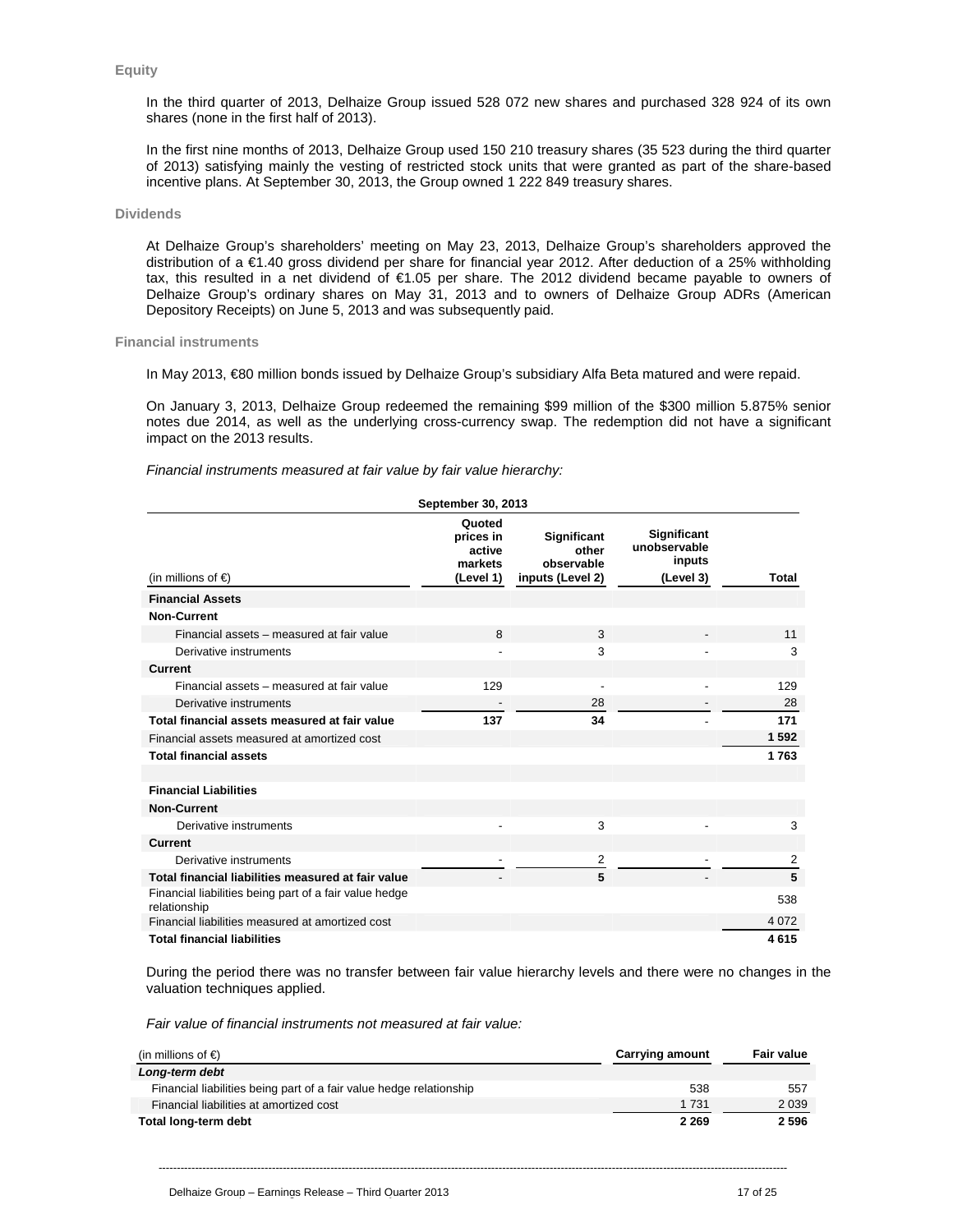The fair value of the receivables, other financial assets, cash and cash equivalent and accounts payable, all measured at amortized cost, approximate their carrying amounts.

**Employee benefits** 

In May 2013, Delhaize Group granted 122 364 performance shares, 72 305 restricted stock unit awards and 368 139 warrants to senior management of its U.S. operating companies under the "Delhaize Group 2012 Stock Incentive Plan." The fair value for the performance shares and restricted stock unit awards was \$64.75 based on the share price at the grant date. As from 2013, the vesting scheme of restricted stock units has been changed into a cliff vesting after 3 years (instead of the previous vesting scheme with vesting over a five-year period starting at the end of the second year following the grant date). The cliff-vesting of the performance shares is linked to the achievement of a non-market financial performance condition (Return on Invested Capital (ROIC) targets over a cumulative 3-years period) which is taken into account when estimating the number of awards that will vest. The warrants were granted at an exercise price of \$64.75, will vest ratably over a three-year period and expire ten years from the grant date. The fair value per warrant is \$10.26 and was estimated at the date of grant using the Black-Scholes-Merton model with the following assumptions:

| Expected dividend yield | 3.61%  |
|-------------------------|--------|
| Expected volatility     | 27.86% |
| Risk-free interest rate | 0.83%  |
| Expected term in years  | 4.4    |

During the acceptance period which ended in July 2013, Delhaize Group issued 267 377 stock options to senior management of its non-U.S. operating companies, at an exercise price of €49.85. The options will vest over a three and a half year period and will expire seven years from the grant date. The fair value per option is calculated based on the weighted average share price over the acceptance period and is €8.43. The Black-Scholes-Merton model was used to calculate the option fair value using the following assumptions:

| Expected dividend vield | 3.39%    |
|-------------------------|----------|
| Expected volatility     | 27.03%   |
| Risk-free interest rate | $0.72\%$ |
| Expected term in years  | 6.0      |

### **Pension plans**

Changes in the applicable labor law in Greece resulted in a decrease of the benefit that the employer is required to pay in connection with statutory indemnification payments to employees in cases of retirement or termination of employment. The amendment limits the number of relevant service years to 16 for all employees that did not exceed that number of years at the date of publication of the amended law. The revision of the defined benefit obligation based on the new legal requirements resulted in the recognition of negative past service of €3 million in the second quarter of 2013, which in accordance with the revised IAS 19 were recognized immediately in the income statement. Further, 2013 current service cost and net interest on the net defined benefit liability will decrease by approximately €1 million.

----------------------------------------------------------------------------------------------------------------------------------------------------------------------------

## » **Income Statement**

**Other operating income** 

| Q3 2013        | Q3 2012 | (in millions of $\bigoplus$   YTD 2013   YTD 2012 |    |    |
|----------------|---------|---------------------------------------------------|----|----|
| 12             | 13      | Rental income                                     | 37 |    |
| 6              | 5       | Income from waste recycling activities            | 15 | 15 |
| 2              |         | Services rendered to wholesale customers          | 5  |    |
| $\overline{2}$ |         | 2   Gain on sale of property, plant and equipment |    |    |
| 3              |         | Gain on sale of business                          | 6  |    |
| 16             | 6       | Other                                             | 25 | 22 |
| 41             |         | `otal                                             | 95 |    |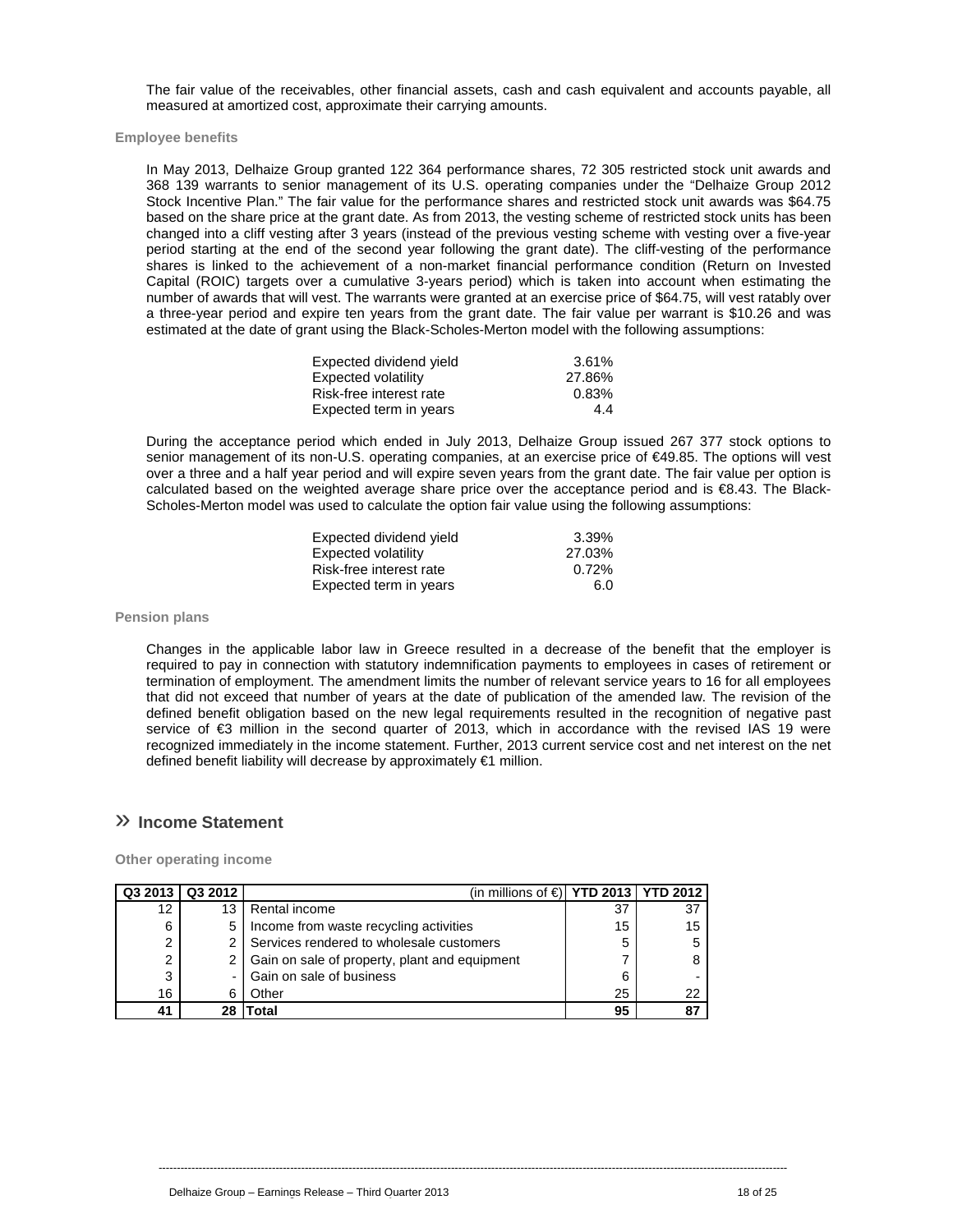Delhaize Group converted several of its Belgian company-operated City stores into affiliated Proxy stores operated by independent third-parties, leading to a gain of €6 million classified as "Gain on sale of business" in the first nine months of 2013.

The caption "Other" contains in the third quarter of 2013, a  $\epsilon$ 7 million favorable impact of a litigation settlement for which a provision had been recorded during the purchase price allocation of Delta Maxi and a €4 million reversal of legal provisions in Serbia.

### **Other operating expenses**

| Q3 2013                  | Q3 2012 | (in millions of € <b>  YTD 2013   YTD 2012  </b> |       |       |
|--------------------------|---------|--------------------------------------------------|-------|-------|
| (3)                      |         | Store closing expenses                           | (9)   | (127) |
| $\overline{\phantom{0}}$ |         | Reorganization expenses                          | (16)  | -     |
| (199)                    | (2)     | Impairment                                       | (201) | (2)   |
| (2)                      | (2)     | Loss on sale of property, plant and equipment    | (13)  | (9)   |
| $\overline{\phantom{0}}$ |         | Other                                            | (3)   | (10)  |
| (204)                    |         | Гоtal                                            | (242) | (148) |

On January 17, 2013, Delhaize Group announced the decision to close 52 stores, 45 stores in the U.S. (34 Sweetbay, 8 Food Lion and 3 Bottom Dollar Food), 6 stores in Southeastern Europe and 1 store in Belgium, which resulted in store closing expenses of €74 million in the first quarter of 2013. Following the announcement of the planned divesture of Sweetbay, €15 million were reversed and €50 million were reclassified in the second quarter into "Result of discontinued operations" (see also "Discontinued operations" above). Total store closing expenses for the first nine months of 2013 amount to  $\bigoplus$  million.

In the first quarter of 2013, the Group also recorded €16 million reorganization charges related to the severance of support services senior management and employees in the U.S.

During the third quarter of 2013, Delhaize Group recognized impairment charges of €199 million, of which €124 million related to the goodwill of Serbia, €67 million for the trade names in Serbia, €4 million in connection with the Piccadilly brands in Bulgaria and €4 million for several US assets.

### **Income taxes**

During the first nine months of 2013, the effective tax rate was 34.3%, compared to previous year's negative rate of 1.7%. Last year's tax rate was negative due to the positive impact of the resolution of several tax matters in the U.S, while in 2013 the rate was significantly impacted by the non-deductible goodwill impairment charges.

### **Related party transactions**

In May 2013, an aggregate number of 131 652 stock options and warrants, and 28 380 performance shares were granted to members of the Executive Management.

On May 8, 2013, the Board of Directors and the CEO of the Group, Pierre-Olivier Beckers, announced that they had reached an agreement with respect to the retirement of Mr. Beckers as the CEO of the Group by the end of 2013. Further, Michael Waller, Executive Vice President, General Council and General Secretary of the Group, retired on June 30, 2013.

Pursuant to the mutual agreement between Pierre-Olivier Beckers and the Group, and in light of Pierre-Olivier Beckers' 30 years of employment including almost 15 years as CEO, he will receive a severance payment equaling 18 months of compensation.

As a result, the Group recognized, in the second quarter of 2013, termination benefits of  $\epsilon$ 7.6 million, including a contribution to the Group's defined contribution pension plan. In addition, the Group recognized the related social security contributions and accelerated recognition of outstanding long-term incentive grants (stock options, warrants, restricted stock units, performance shares and performance cash plans) for both Pierre-Olivier Beckers and Michael Waller.

On September 4, 2013, Roland Smith resigned as CEO of Delhaize America. Roland Smith exercised his warrants and the vesting of his restricted stock units was accelerated. He subsequently sold the shares to Delhaize Group. The Group recorded \$5.5 million (€4.2 million) of termination expenses (including 18 months of compensation and accelerated recognition of stock compensation) in the third quarter of 2013.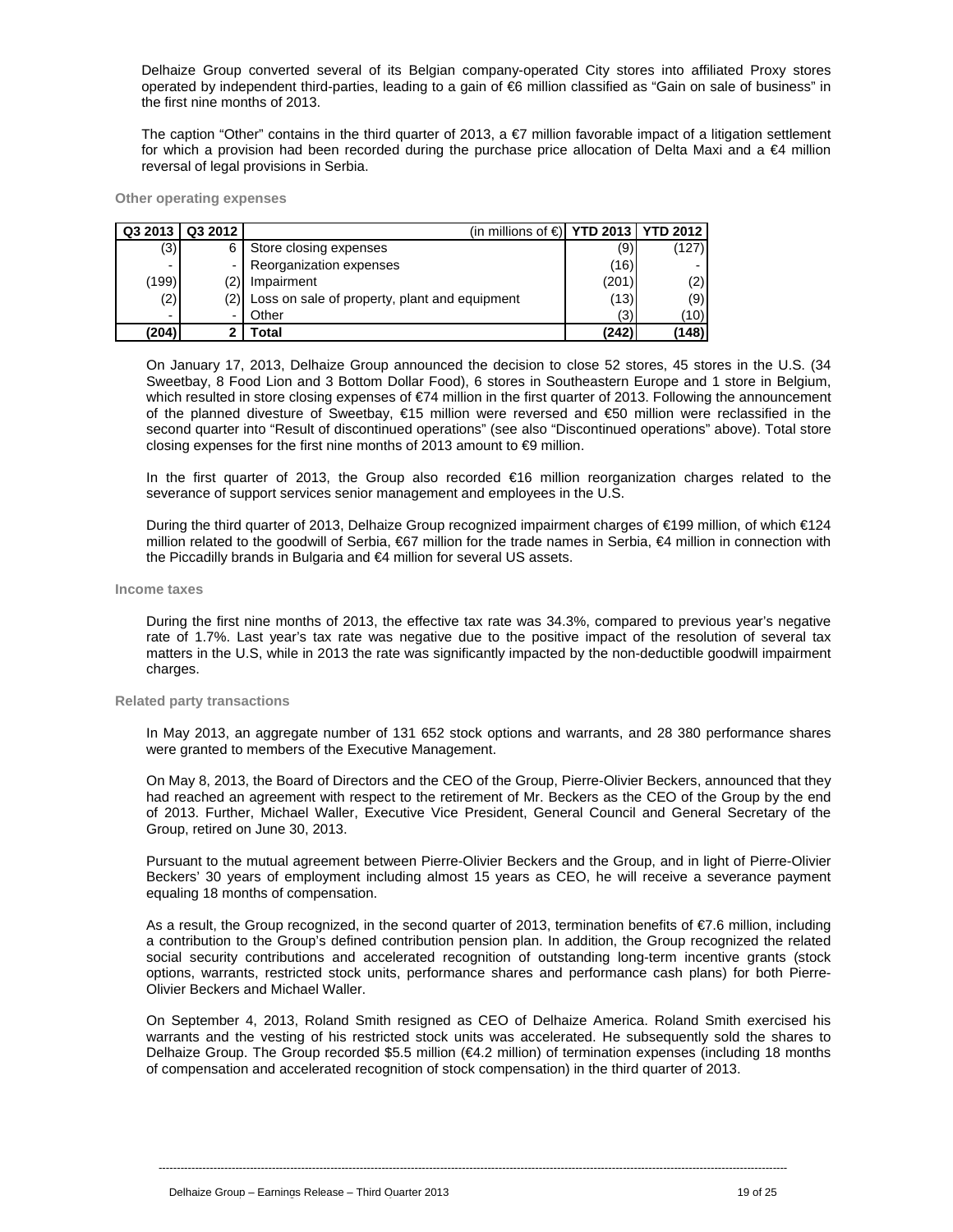## » **Contingencies, Commitments and Guarantees**

In April 2007, representatives of the Belgian Competition Council visited Delhaize Group's Procurement Department in Zellik, Belgium, and requested the provision of certain documents in connection with health and beauty products and other household goods. On October 1, 2012, the Auditor to the Belgian Competition Council issued its investigation report. On September 4, 2013, Delhaize Belgium has lodged an appeal against the decision of the Auditor to the Belgian Competition Council to utilize certain documents seized during the visit of April 2007 in Zellik. The objective of this procedure currently pending in front of the Court of Appeal of Brussels is to obtain the annulation of this Auditor's decision. Other retailers involved in the same investigation have launched a similar procedure. In the meantime the procedure pending in front of the Competition College is provisionally suspended. A decision by the Court on the merits of the appeal is not expected before the second half of 2014. Currently, and as a result of the appeal procedure, the timing of the decision of the Competition College cannot be determined.

Following the closing of Delhaize Group's agreed sale of Sweetbay, Harveys and Reid's, the Group will provide guarantee for a number of existing operating or finance lease contracts, which extend through 2036.

In the event of a future default of the buyer, Delhaize Group will assume the financial obligation towards the landlords. The total undiscounted minimum lease payments for the guaranteed leases, excluding other direct costs such as common area maintenance and real estate taxes, amount to \$237 million (€175 million) at September 30, 2013. Currently, the Group does not expect to be required to pay any amounts under these guarantees.

Other contingencies are materially unchanged from those described in Note 34 on page 151 of the 2012 Annual Report.

## » **Subsequent Events**

There are no material events after balance sheet date.

## **OTHER FINANCIAL AND OPERATING INFORMATION (UNAUDITED)**

## **» Use of non-GAAP (Generally Accepted Accounting Principles) Financial Measures**

Delhaize Group uses certain non-GAAP measures in its financial communication. Delhaize Group does not consider these measures as alternative measures to net profit or other financial measures determined in accordance with IFRS. These measures as reported by Delhaize Group may differ from similarly titled measures used by other companies. We believe that these measures are important indicators of our business performance and are widely used by investors, analysts and other interested parties. In the press release, the non-GAAP measures are reconciled to financial measures prepared in accordance with IFRS.

## **» Number of Stores**

|                              |                    |                | Change Q3 |                |
|------------------------------|--------------------|----------------|-----------|----------------|
|                              | <b>End of 2012</b> | End of Q2 2013 | 2013      | End of Q3 2013 |
| United States <sup>(1)</sup> | 1 5 5 3            | 1 507          |           | 1 508          |
| Belgium & Luxembourg         | 840                | 853            | (5)       | 848            |
| Greece                       | 268                | 279            |           | 281            |
| Romania                      | 193                | 232            | 20        | 252            |
| Serbia                       | 363                | 366            | 5         | 371            |
| <b>Bulgaria</b>              | 43                 | 46             |           | 53             |
| Bosnia and Herzegovina       | 41                 | 39             |           | 39             |
| Albania                      | 23                 |                |           |                |
| Montenegro <sup>(2)</sup>    | 24                 | 25             | (2)       | 23             |
| Indonesia                    | 103                | 108            |           | 113            |
| <b>Total</b>                 | 3 4 5 1            | 3 4 5 5        | 33        | 3 4 8 8        |

----------------------------------------------------------------------------------------------------------------------------------------------------------------------------

(1) Of which 155 stores held for sale

(2) Held for sale (as from the third quarter of 2013)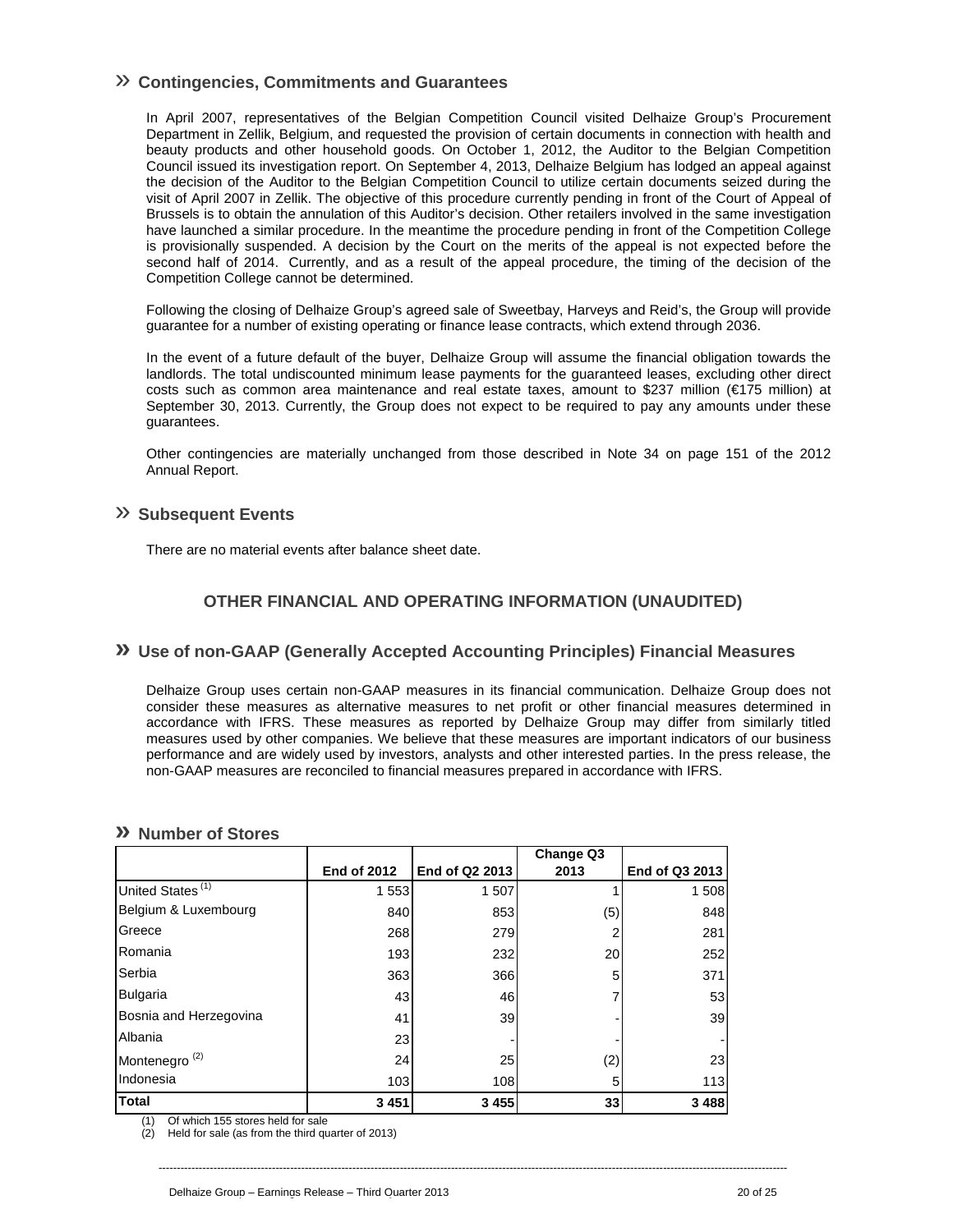## **» Organic Revenue Growth Reconciliation**

|         |         | Q3 2013   Q3 2012   % Change | (in millions of $\in$   YTD 2013   YTD 2012   % Change |        |        |          |
|---------|---------|------------------------------|--------------------------------------------------------|--------|--------|----------|
| 5 3 3 9 | 5 3 6 9 |                              | -0.5% Revenues                                         | 15770  | 15 656 | $+0.7%$  |
| 185     |         |                              | Effect of exchange rates                               | 272    |        |          |
| 5 5 2 4 | 5 3 6 9 |                              | +2.9% Revenues at identical exchange rates             | 16 042 | 15 656 | $+2.5%$  |
|         | (13)    |                              | Effect of the U.S. store portfolio optimization $(1)$  | (5)    | (89)   |          |
| 5 5 2 4 | 5 3 5 6 |                              | +3.1% Organic revenue growth                           | 16 037 | 15 567 | $+3.0\%$ |

<sup>(1)</sup> The organic revenue growth excludes the revenues generated by the 126 U.S. stores, which were closed in Q1 2012 as part of the portfolio optimization, and the revenues generated by the 11 stores (8 Food Lion and 3 Bottom Dollar Food) that were closed in early 2013.

## **» Underlying Operating Profit**

Delhaize Group believes "underlying operating profit" is a measure that, for external users of the financial statements, offers a more detailed view than "operating profit" of the operating performance of the period for the Group as it adjusts for a number of elements that management considers as non-representative of underlying operating performance.

|                                             | Q3 2013       |               |                |       |                     |      |
|---------------------------------------------|---------------|---------------|----------------|-------|---------------------|------|
| (in millions)                               | United        | United        |                |       |                     |      |
|                                             | <b>States</b> | <b>States</b> | <b>Belgium</b> |       | SEE Corporate TOTAL |      |
|                                             |               | €             | €              | €     |                     | €    |
| Operating profit (loss) (as reported)       | 157           | 119           | 35             | (163) | (11)                | (20) |
| Add/(substract):                            |               |               |                |       |                     |      |
| Store closing expenses (reversals)          |               | 2             |                |       |                     | 3    |
| Reorganization expenses (reversals)         |               |               |                |       |                     |      |
| Fixed assets impairment charges (reversals) |               |               |                | 195   |                     | 199  |
| (Gains)/losses on disposal of fixed assets  |               |               |                |       |                     |      |
| (Gains)/losses on sale of business          |               |               | (3)            |       |                     | (3)  |
| Other                                       |               |               |                | (8)   |                     | (4)  |
| <b>Underlying Operating Profit</b>          | 169           | 128           | 33             | 25    | (10)                | 176  |

|                                             | Q3 2012 |               |    |     |                             |                |  |  |  |
|---------------------------------------------|---------|---------------|----|-----|-----------------------------|----------------|--|--|--|
| (in millions)                               | Unitedl | United        |    |     |                             |                |  |  |  |
|                                             | States  | <b>States</b> |    |     | Belgium SEE Corporate TOTAL |                |  |  |  |
|                                             |         | €             | €  | €   |                             |                |  |  |  |
| Operating profit (as reported)              | 212     | 166           | 42 | 24  | (6)                         | 226            |  |  |  |
| Add/(substract):                            |         |               |    |     |                             |                |  |  |  |
| Store closing expenses (reversals)          | (4)     | (1)           |    | (5) |                             | (6)            |  |  |  |
| Reorganization expenses (reversals)         |         |               |    |     |                             |                |  |  |  |
| Fixed assets impairment charges (reversals) |         |               |    |     |                             | $\overline{2}$ |  |  |  |
| (Gains)/losses on disposal of fixed assets  |         |               |    |     |                             |                |  |  |  |
| (Gains)/losses on sale of business          |         |               |    |     |                             |                |  |  |  |
| Other                                       |         |               |    |     |                             |                |  |  |  |
| <b>Underlying Operating Profit</b>          | 213     | 169           | 42 | 20  | (6)                         | 225            |  |  |  |

The third quarter of 2013 was impacted by €199 million impairment charges, of which €195 million recorded in Southeastern Europe and related to goodwill and trade names (see "Goodwill and intangible assets"). The caption "Other" primarily contains a €7 million favorable impact of a litigation settlement for which a provision was recorded during the purchase price allocation of Delta Maxi, which was partly offset by €4 million termination benefits for one Executive Committee member.

In the third quarter of 2012, Delhaize Group reversed €6 million of store closing expenses and recorded €2 million impairment charges and a €3 million retirement expense for a former EC member, the latter presented in "Other."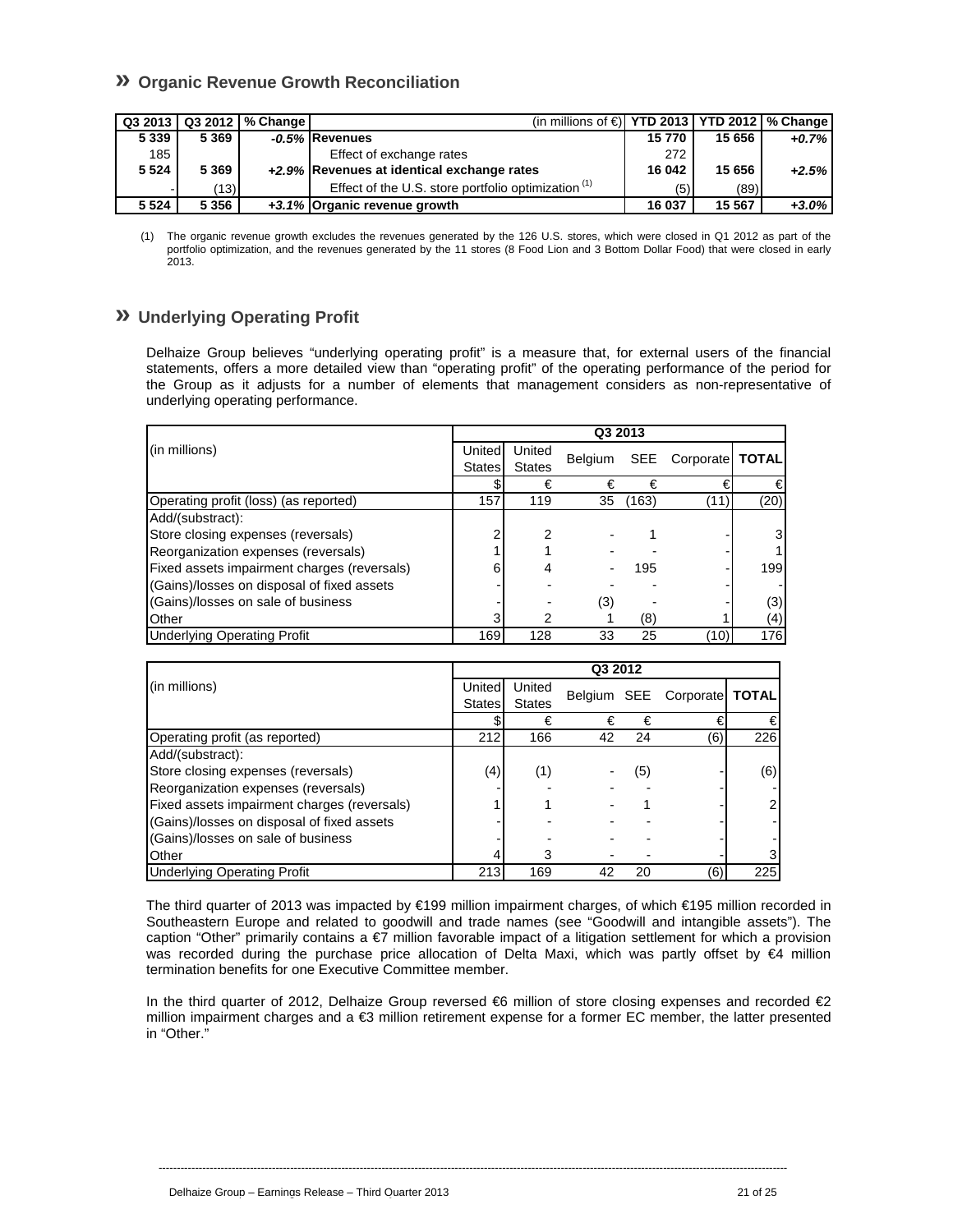|                                             | <b>YTD 2013</b> |               |                |            |                   |     |  |  |  |
|---------------------------------------------|-----------------|---------------|----------------|------------|-------------------|-----|--|--|--|
| (in millions)                               | Unitedl         | United        |                | <b>SEE</b> |                   |     |  |  |  |
|                                             | States          | <b>States</b> | <b>Belgium</b> |            | Corporate   TOTAL |     |  |  |  |
|                                             |                 | €             | €              | €          |                   | €   |  |  |  |
| Operating profit (as reported)              | 454             | 345           | 146            | (128)      | (33)              | 330 |  |  |  |
| Add/(substract):                            |                 |               |                |            |                   |     |  |  |  |
| Store closing expenses (reversals)          |                 |               |                |            |                   | 9   |  |  |  |
| Reorganization expenses (reversals)         | 25              | 19            |                |            |                   | 19  |  |  |  |
| Fixed assets impairment charges (reversals) |                 |               |                | 194        |                   | 201 |  |  |  |
| (Gains)/losses on disposal of fixed assets  |                 |               | 6              | (1)        |                   | 6   |  |  |  |
| (Gains)/losses on sale of business          |                 |               | (6)            |            |                   | (6) |  |  |  |
| Other                                       | 14              | 10            |                | (3)        |                   | 12  |  |  |  |
| <b>Underlying Operating Profit</b>          | 511             | 388           | 147            | 64         | (28)              | 571 |  |  |  |

|                                             | <b>YTD 2012</b> |               |     |     |                             |                |  |  |  |
|---------------------------------------------|-----------------|---------------|-----|-----|-----------------------------|----------------|--|--|--|
| (in millions)                               | United          | United        |     |     | Belgium SEE Corporate TOTAL |                |  |  |  |
|                                             | States          | <b>States</b> |     |     |                             |                |  |  |  |
|                                             |                 | €             | €   | €   |                             | €              |  |  |  |
| Operating profit (as reported)              | 332             | 259           | 145 | 47  | (27)                        | 424            |  |  |  |
| Add/(substract):                            |                 |               |     |     |                             |                |  |  |  |
| Store closing expenses (reversals)          | 145             | 113           |     | 14  |                             | 127            |  |  |  |
| Reorganization expenses (reversals)         |                 |               |     |     |                             |                |  |  |  |
| Fixed assets impairment charges (reversals) |                 |               |     |     |                             | $\overline{2}$ |  |  |  |
| (Gains)/losses on disposal of fixed assets  |                 |               | (1  | (1) |                             | 1              |  |  |  |
| (Gains)/losses on sale of business          |                 |               |     |     |                             |                |  |  |  |
| <b>Other</b>                                | 45              | 35            |     |     |                             | 35             |  |  |  |
| <b>Underlying Operating Profit</b>          | 527             | 411           | 144 | 61  | 27                          | 589            |  |  |  |

The first nine months of 2013 were impacted by €201 million impairment charges, €19 million reorganization charges related to the severance of support services senior management and employees in the U.S. (primarily included in "Other operating expenses"), and €16 million Executive Committee members termination benefits, partially offset by a €5 million net impact related to favorable litigation settlement.

The first nine months of 2012 were impacted by the store portfolio optimization: €127 million store closing expenses and €23 million of related expenses, included in the caption "Other" and mainly consisting of sales price mark-downs and accelerated depreciation. In addition, the caption "Other" contains storm damage expenses of €6 million, a settlement charge of €3 million and a retirement expense of €3 million.

## **» EBITDA Reconciliation**

| Q3 2013 | Q3 2012 | (in millions of $\bigoplus$   YTD 2013   YTD 2012 |     |     |
|---------|---------|---------------------------------------------------|-----|-----|
| (20)    | 226     | <b>Operating profit (loss)</b>                    | 330 | 424 |
| 144     | 153     | Depreciation and amortization                     | 436 | 449 |
| 199     | າ       | Impairment                                        | 201 | ⌒   |
| 323     | 381     | <b>EBITDA</b>                                     | 967 | 875 |

| Q3 2013 | Q3 2012 | (in millions of $\bigcirc$   YTD 2013   YTD 2012 |       |         |
|---------|---------|--------------------------------------------------|-------|---------|
| 176     | 225     | Underlying operating profit                      | 571   | 589     |
| 144     | 153     | Depreciation and amortization                    | 436   | 449     |
| ٠       |         | Accelerated depreciation                         | ۰     | (3)     |
| 320     | 377     | <b>Underlying EBITDA</b>                         | 1 007 | 1 0 3 5 |

## **» Free Cash Flow Reconciliation**

|       | Q3 2013   Q3 2012 | (in millions of $\in$ <b>YTD 2013</b>               |       | <b>YTD 2012</b> |
|-------|-------------------|-----------------------------------------------------|-------|-----------------|
| 259   | 353               | Net cash provided by operating activities           | 740   | 821             |
| (106) | (158)             | Net cash used in investing activities               | (347) | (498)           |
| (11)  |                   | Net investment in debt securities and term deposits | 70    |                 |
| 142   | 195               | Free cash flow                                      | 463   | 326             |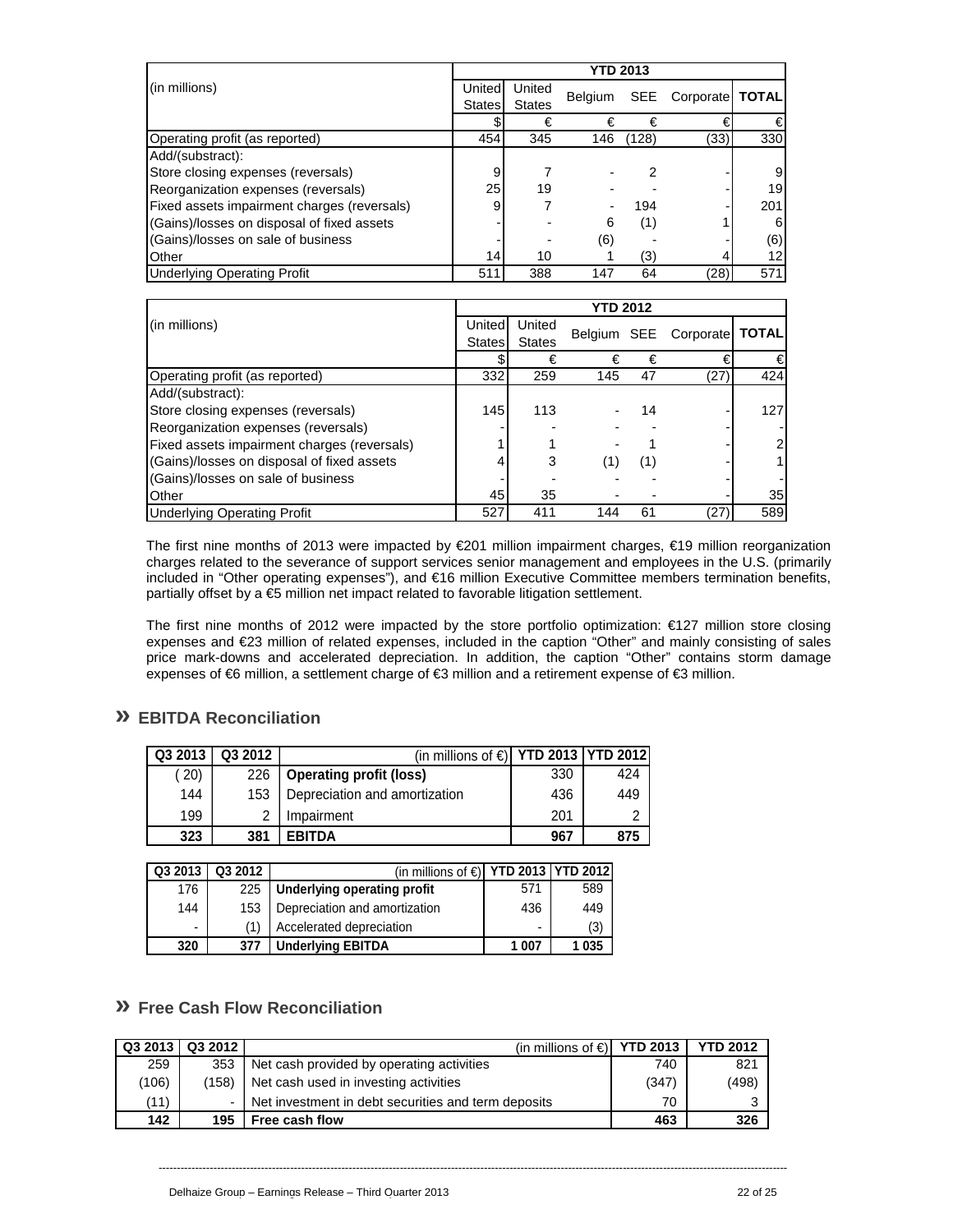## **» Net Debt Reconciliation**

| (in millions of $\epsilon$ , except net debt to equity ratio) | September 30, 2013 | December 31, 2012 | <b>September 30, 2012</b> |
|---------------------------------------------------------------|--------------------|-------------------|---------------------------|
| Non-current financial liabilities                             | 2 5 4 7            | 2925              | 2913                      |
| Current financial liabilities                                 | 297                | 218               | 146                       |
| Derivative liabilities                                        | 5                  | 14                | 26                        |
| Derivative assets                                             | (31)               | (61)              | (66)                      |
| Investment in securities - non-current                        | (11)               | (11)              | (14)                      |
| Investment in securities - current                            | (129)              | (93)              | (95)                      |
| Term deposits - non-current                                   |                    |                   |                           |
| Term deposits - current                                       | (24)               |                   |                           |
| Cash and cash equivalents                                     | (959)              | (920)             | (375)                     |
| Net debt                                                      | 1695               | 2072              | 2 5 3 5                   |
| Net debt to equity ratio                                      | 33.6%              | 39.9%             | 46.7%                     |

## **» Identical Exchange Rates Reconciliation**

| (in millions of $\epsilon$ , except per share amounts) | Q3 2013   |                       | Q3 2012      | 2013/2012       |           |              |
|--------------------------------------------------------|-----------|-----------------------|--------------|-----------------|-----------|--------------|
|                                                        | At Actual | Impact of             | At Identical | At Actual Rates | At Actual | At Identical |
|                                                        | Rates     | <b>Exchange Rates</b> | Rates        |                 | Rates     | Rates        |
| <b>Revenues</b>                                        | 5 3 3 9   | 185                   | 5 5 2 4      | 5 3 6 9         | $-0.5%$   | $+2.9%$      |
| Operating profit (loss)                                | (20)      |                       | (13) l       | 226             | N/A       | N/A          |
| Net profit (loss) from continuing operations           | (78)      |                       | (75)         | 193             | N/A       | N/A          |
| <b>Basic EPS from continuing operations</b>            | (0.80)    | 0.04                  | (0.76)       | 1.91            | N/A       | N/A          |
| Group share in net profit (loss)                       | (87)      |                       | (84)         | 189             | N/A       | N/A          |
| Basic EPS from Group share in net profit (loss)        | (0.86)    | 0.04                  | (0.82)       | 1.88            | N/A       | N/A          |
| Free cash flow                                         | 142       | 10                    | 152          | 195             | $-27.3%$  | $-22.2%$     |

| (in millions of $\epsilon$ , except per share amounts) |           | YTD 2013              |              | <b>YTD 2012</b>   |           | 2013/2012    |
|--------------------------------------------------------|-----------|-----------------------|--------------|-------------------|-----------|--------------|
|                                                        | At Actual | Impact of             | At Identical | At Actual Rates   | At Actual | At Identical |
|                                                        | Rates     | <b>Exchange Rates</b> | Rates        |                   | Rates     | Rates        |
| Revenues                                               | 15770     | 272                   | 16 042       | 15 656            | $+0.7%$   | $+2.5%$      |
| Operating profit                                       | 330       | 10                    | 340          | 424               | $-22.2%$  | $-19.8%$     |
| Net profit from continuing operations                  | 126       | 5                     | 131          | 275               | -54.3%    | $-52.3%$     |
| <b>Basic EPS from continuing operations</b>            | 1.22      | 0.05                  | 1.27         | 2.73              | $-55.3%$  | $-53.2%$     |
| Group share in net profit                              | 78        | 4                     | 82           | 273               | $-71.5%$  | $-69.8%$     |
| Basic EPS from Group share in net profit               | 0.77      | 0.05                  | 0.82         | 2.71              | -71.6%    | $-69.9%$     |
| Free cash flow                                         | 463       | 13                    | 476          | 326               | $+42.3%$  | $+46.5%$     |
| (in millions of $\in$ )                                |           | September 30, 2013    |              | December 31, 2012 |           | Change       |
| Net debt                                               | 695       | (3)                   | 1692         | 2072              | $-18.2%$  | $-18.4%$     |

## **CERTIFICATION OF RESPONSIBLE PERSONS**

The undersigned Pierre-Olivier Beckers, President and Chief Executive Officer of Delhaize Group, and Pierre Bouchut, Chief Financial Officer of Delhaize Group, confirm that to the best of their knowledge:

a) these interim condensed consolidated financial statements for the nine-month period ending September 30, 2013 are prepared in accordance with IFRS (International Financial Reporting Standards) and give, in all material respects, a true and fair view of the consolidated financial position and consolidated results of Delhaize Group;

b) the interim financial report gives, in all material respects, a true and fair view of all important events and significant transactions with related parties that have occurred in the first nine months of the fiscal year 2013 and their effects on the summary financial statements, as well as an overview of the most significant risks and uncertainties with which we are confronted.

----------------------------------------------------------------------------------------------------------------------------------------------------------------------------

Brussels, November 6, 2013

Pierre-Olivier Beckers and the control of the control of the Pierre Bouchut President and CEO and the control of the Pierre Bouchut President and CEO and the control of the control of the control of the control of the cont

Executive Vice President and CFO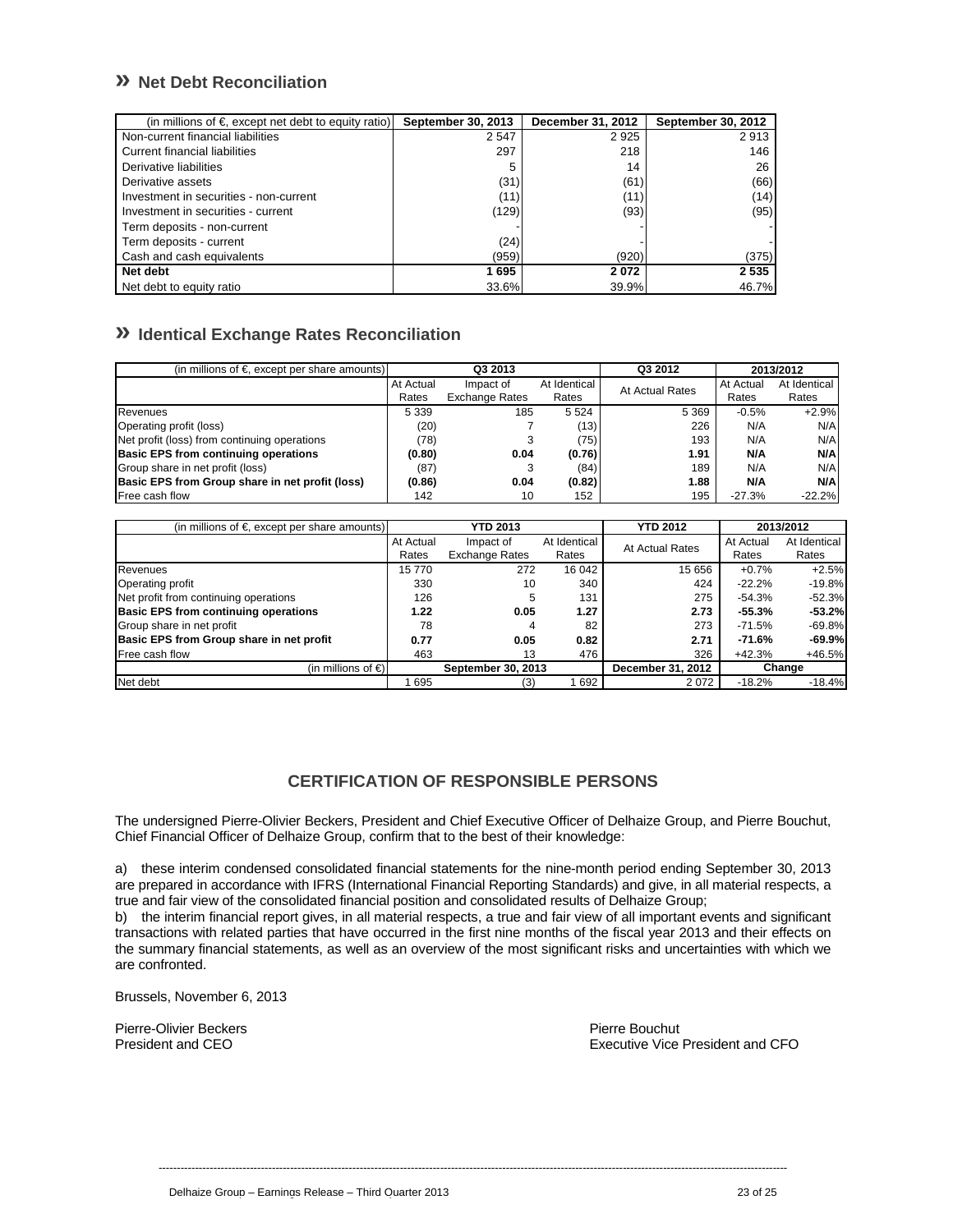## **REPORT OF THE STATUTORY AUDITOR**

We have performed a limited review of the accompanying condensed balance sheet, condensed consolidated income statement, condensed statements of comprehensive income, condensed statements of changes in shareholders' equity, condensed statements of cash flows and selected explanatory notes (jointly the "interim financial information") of Delhaize Brothers and Co "The Lion" (Delhaize Group) SA ("the company") and its subsidiaries (jointly "the group") for the nine-month period ended 30 September 2013. The Board of Directors of the company is responsible for the preparation and fair presentation of this interim financial information. Our responsibility is to express a conclusion on this interim financial information based on our review.

The interim financial information has been prepared in accordance with IAS 34, "Interim Financial Reporting" as adopted by the EU.

Our limited review of the interim financial information was conducted in accordance with the recommended auditing standards on limited reviews applicable in Belgium, as issued by the "Institut des Réviseurs d'Entreprises/Instituut van de Bedrijfsrevisoren". A limited review consists of making inquiries of group management and applying analytical and other review procedures to the interim financial information and underlying financial data. A limited review is substantially less in scope than an audit performed in accordance with the auditing standards on consolidated annual accounts as issued by the "Institut des Réviseurs d'Entreprises/Instituut van de Bedrijfsrevisoren". Accordingly, we do not express an audit opinion.

Based on our limited review, nothing has come to our attention that causes us to believe that the interim financial information for the nine-month period ended 30 September 2013 is not prepared, in all material respects, in accordance with IAS 34 Interim Financial Reporting as adopted by the EU.

## **RISKS**

In accordance with the Belgian Royal Decree of November 14, 2007, Delhaize Group states that the fundamental risks confronting the Company are unchanged from those described on the pages 58 through 65 of the 2012 Annual Report. To the best of our knowledge as of November 6, 2013, there are no other fundamental risks confronting the Company and influencing the remaining months of the financial year 2013. On a regular basis, the Board of Directors and Company management evaluate the business risks that confront Delhaize Group.

## **DEFINITIONS**

- Basic earnings per share: profit or loss attributable to ordinary equity holders of the parent entity divided by the weighted average number of shares outstanding during the period. Basic earnings per share are calculated on profit from continuing operations less non-controlling interests attributable to continuing operations, and on the group share in net profit
- Comparable store sales: sales from the same stores, including relocations and expansions, and adjusted for calendar effects
- Diluted earnings per share: is calculated by adjusting the profit or loss attributable to ordinary equity shareholders and the weighted average number of shares outstanding for the effects of all dilutive potential ordinary shares, including those related to convertible instruments, options or warrants or shares issued upon the satisfaction of specified conditions
- EBITDA: operating profit plus depreciation, amortization and impairment
- Free cash flow: cash flow before financing activities, investment in debt securities and term deposits and sale and maturity of debt securities and term deposits
- Net debt: non-current financial liabilities, plus current financial liabilities and derivatives liabilities, minus derivative assets, investments in securities and term deposits, and cash and cash equivalents
- Net financial expenses: finance costs less income from investments
- Organic revenue growth: sales growth, excluding sales from acquisitions and divestitures, at identical currency exchange rates
- Outstanding shares: the number of shares issued by the Company, excluding treasury shares
- Underlying EBITDA: Underlying operating profit plus depreciation and amortization less any depreciation or amortization that has been excluded from underlying operating profit
- Underlying operating profit: operating profit (as reported) excluding fixed assets impairment charges, reorganization charges, store closing expenses, gains/losses on disposal of fixed assets and businesses and other items that management considers as not being representative of the Group's operating performance of the period
- Weighted average number of shares: number of shares outstanding at the beginning of the period less treasury shares, adjusted by the number of shares cancelled, repurchased or issued during the period multiplied by a time-weighting factor
- ---------------------------------------------------------------------------------------------------------------------------------------------------------------------------- Working capital: inventories plus receivables and other current assets, minus accounts payable and other current liabilities